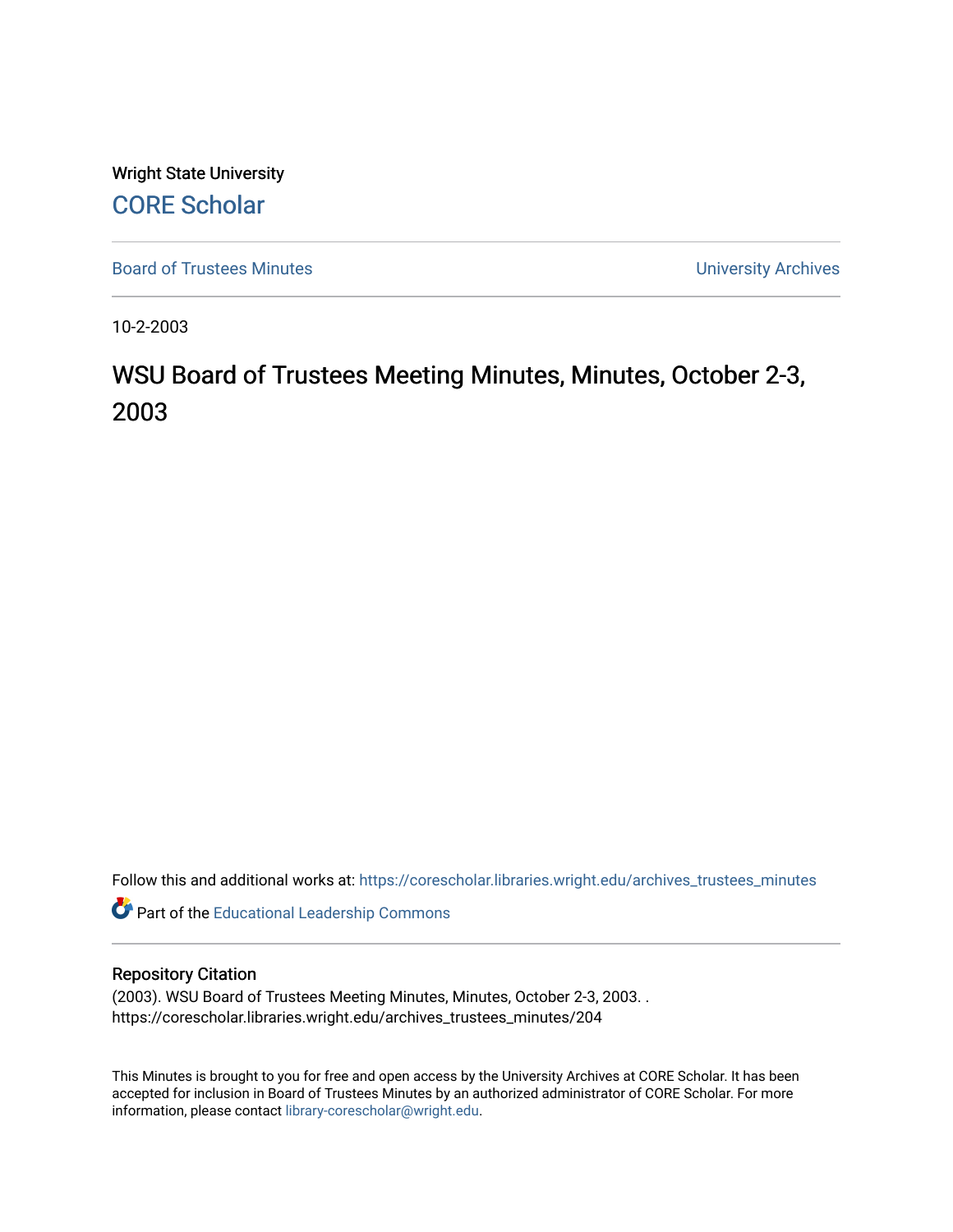#### **WRIGHT STATE UNIVERSITY October 2 and 3, 2003 BOARD OF TRUSTEES OFFICIAL PROCEEDINGS OF THE TWO HUNDRETH AND ELEVENTH MEETING**

#### **I. CALL TO ORDER**

 The meeting of the Wright State University Board of Trustees was called to order by Mr. Michael Adams, chair on Thursday, October 2, 2003, 4:00 p.m., in Room 441 Paul Laurence Dunbar Library. Ms. Daisy Duncan Foster, secretary of the Board of Trustees, called the roll:

Matthew O. Diggs, Jr.

#### **Present**

**Absent** 

Michael Adams Daisy Duncan Foster Don R. Graber Martin D. Jenkins Bonnie G. Langdon Lester L. Lyles Robert C. Nevin J. Thomas Young

#### **II. PROOF OF NOTICE OF MEETING**

 Mr. Adams reported that this meeting was called by written notification and a quorum was present.

#### **III. DISPOSITION OF PREVIOUS MINUTES**

 Mr. Adams moved to approve the June 12 and 13, 2003, minutes as submitted. Ms. Langdon seconded, and the motion was unanimously approved by voice vote.

#### **IV. EXECUTIVE SESSION**

 In accordance with the Ohio Open Meetings Law, the Board, after a majority of a quorum, determined to hold an Executive Session by offering the following resolution:

#### **RESOLUTION 04-1**

 RESOLVED that the Wright State University Board of Trustees agreed to hold Executive Session on Thursday, October 2, 2003; and be it further

 RESOLVED that pursuant to the Ohio Revised Code 121.22 (G), the following issues may be discussed in Executive Session: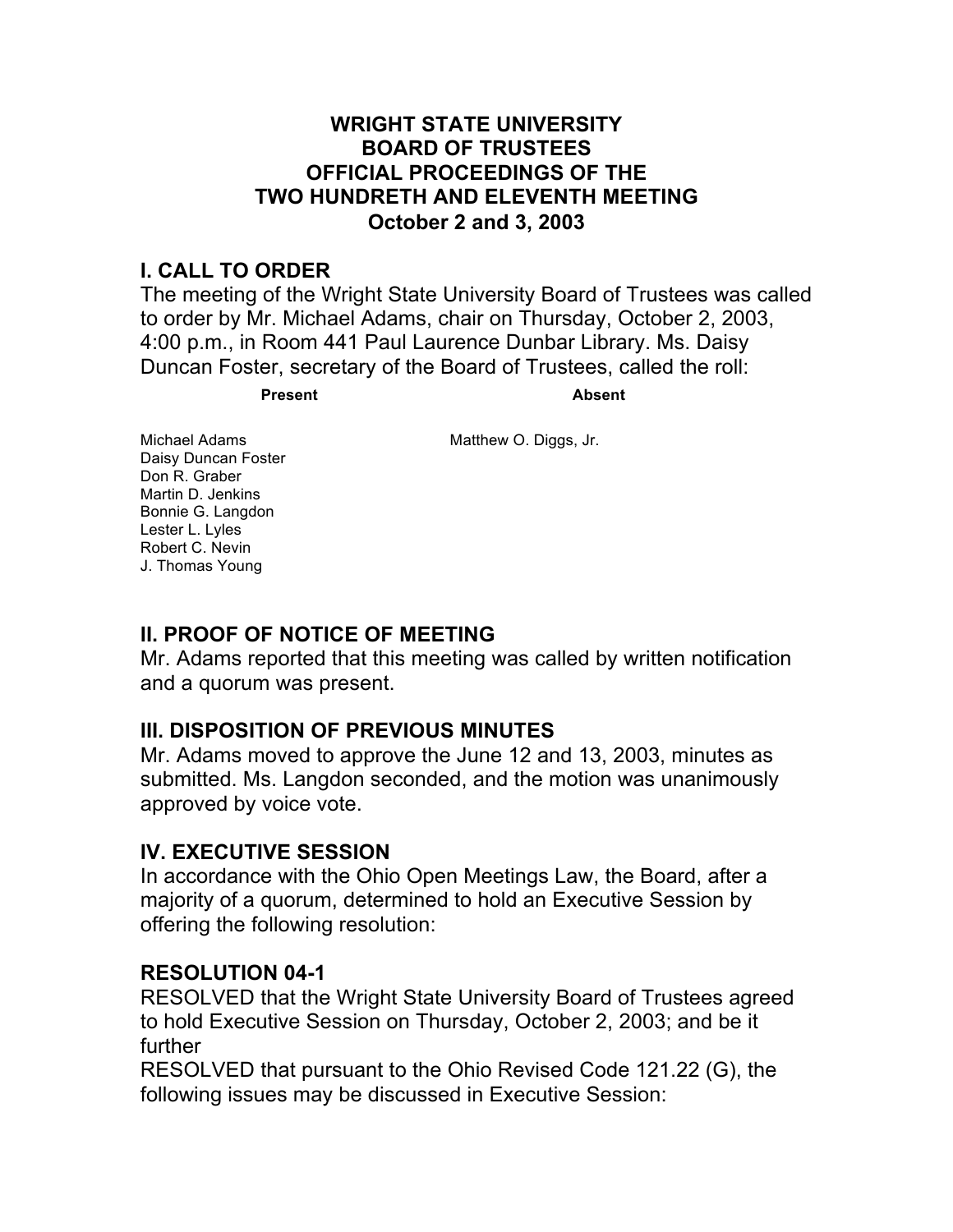- Legal Report
- • Potential dismissal, demotion, or discipline of a tenured faculty member, and pertinent personnel matters
- • Purchase of real property by WSU Foundation, Inc., and pertinent real estate matters

 Mr. Adams moved for approval. Mr. Jenkins seconded, and the motion was unanimously approved by roll call vote.

### **V. RECESS**

 Following the Executive Session, the WSU trustees and the President met for dinner at Rockafield House.

#### **VI. RECONVENE - ROLL CALL**

 October 3, 2003, 8:30 a.m., in Room E156 of the Student Union. Ms. The Wright State University Board of Trustees reconvened on Friday, Foster called the roll:

**Present Absent** 

Daisy Duncan Foster Martin D. Jenkins Don R. Graber Bonnie G. Langdon Lester L. Lyles Robert C. Nevin Alex N. Wenning Hiloni Bhavsar

Michael Adams **Matthew O. Diggs, Jr.** Martin D. Jenkins J. Thomas Young

 Mr. Adams stated that the Wright State University Board of Trustees is a public body subject to the Ohio Open Meetings Act. It operates on a meeting in order to be placed on the agenda. However, all persons fixed agenda available to those attending the meeting. Persons wishing to address the Board in its Public Session should submit a written request to the Board of Trustees' office 72 hours in advance of the address the Board at the invitation of the Board and are subject to time limitations and other guidelines established to maintain the good order of the meeting.

### **VII. REPORT OF THE CHAIR**

#### **A. Introduction of New Board Members**

#### *Gen. Lester L. Lyles*

 Gen. Lester L. Lyles, of Dayton, was appointed to Wright State University Board of Trustees for a term ending June 30, 2012, replacing Thomas E. Palmer of Dayton, whose term expired. Gen. Lyles is the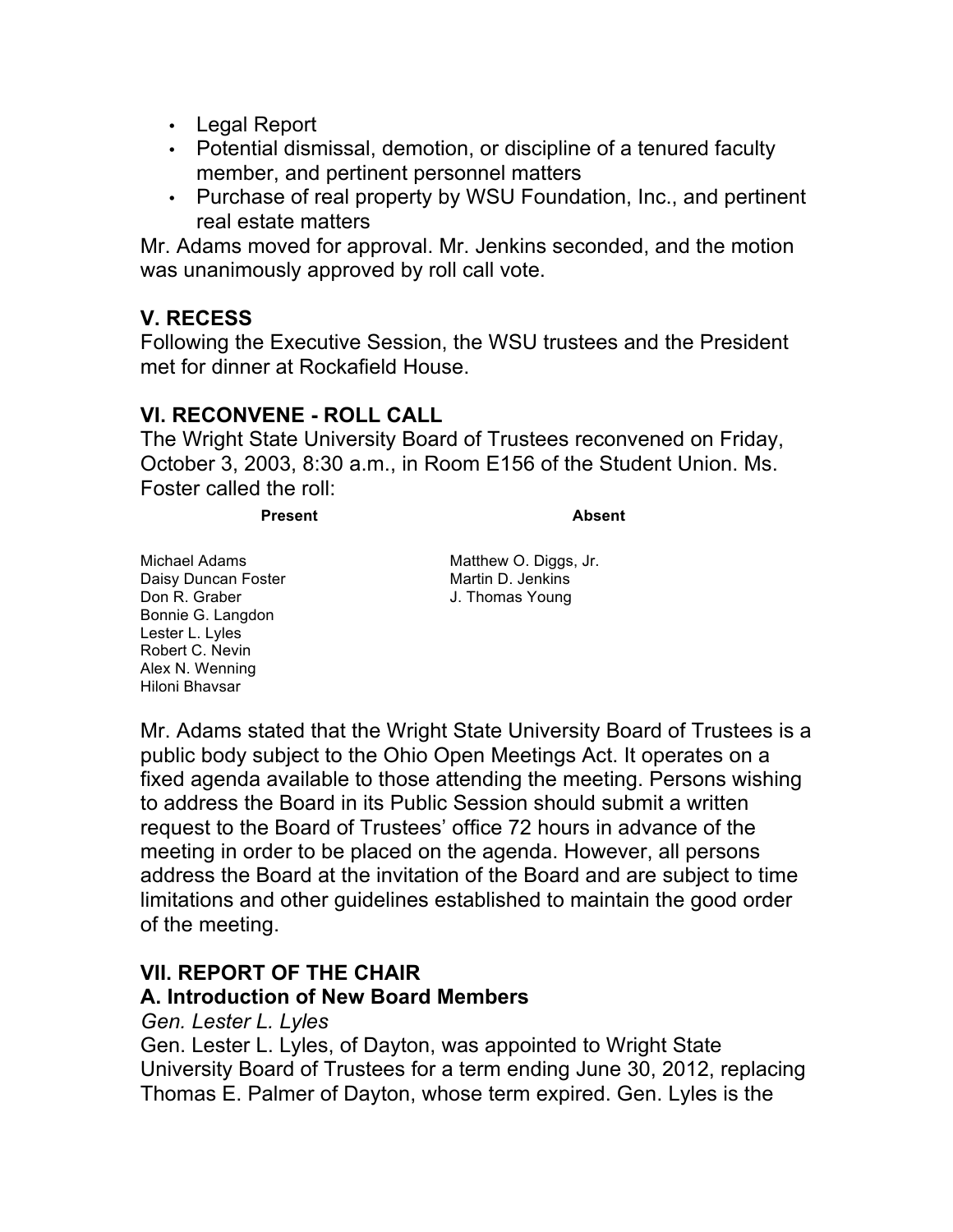retired Commander of Air Force Material Command at Wright Patterson Air Force Base.

 He entered the Air Force in 1968 as a distinguished graduate of the Air Force ROTC program. He has served in various assignments including Commander of Air Force Systems Command, Deputy Chief of Staff for Requirements, Commander of the Ogden Air Logistics Center, and Vice Chief of Staff at headquarters in the U.S. Air Force.

 M.S. degree and Honorary Doctor-of-Law from New Mexico State Gen. Lyles received his B.S. degree from Howard University and his University.

 *Robert C. Nevin* 

 Robert C. Nevin, from Beavercreek, was appointed to Wright State University Board of Trustees for a term ending June 30, 2007, replacing Gail Littlejohn of Dayton.

 Mr. Nevin is the retired President of the Automotive Group at Reynolds & Reynolds Company. Before joining Reynolds, he was employed by Huffy Corporation as Executive Vice President Finance and Chief Manager of the Huffy Sports Division during his fifteen years at Huffy. Mr. Nevin currently serves as Chairman, Med America Healthcare System, vice-chairman of Premier Health Partners, vice chairman of and trustee of the Sinclair Community College Foundation Mr. Nevin graduated with a B.A. from Williams College with a major in physics and an MBA "with distinction" from the University of Administrative officer. He had also been President and General Think TV, chairman of the Dayton Art Institute Endowment Committee Pennsylvania's Wharton School.

*Hiloni Bhavsar* 

 Hiloni Bhavsar was appointed student trustee of Wright State University for a term ending June 30, 2005. She is pursuing a Bachelor of Science in Chemistry with an emphasis on Pre-Med.

 State Pre-Medical Society. She is also a member of the National Society of Collegiate Scholars, Alpha Lambda Delta, and Phi Kappa Phi Honor Society. She has been a volunteer at Miami Valley Hospital for In addition to her studies, Ms. Bhavsar serves as the Vice President of the Student Honors Association and Publicity Coordinator for the Wright five years.

Ms. Bhavsar is a Dayton resident.

# LYLES. **VIII. INSTALLATION OF BOARD MEMBERS GEN. LESTER L.**

**LYLES, ROBERT C. NEVIN AND HILONI BHAVSAR**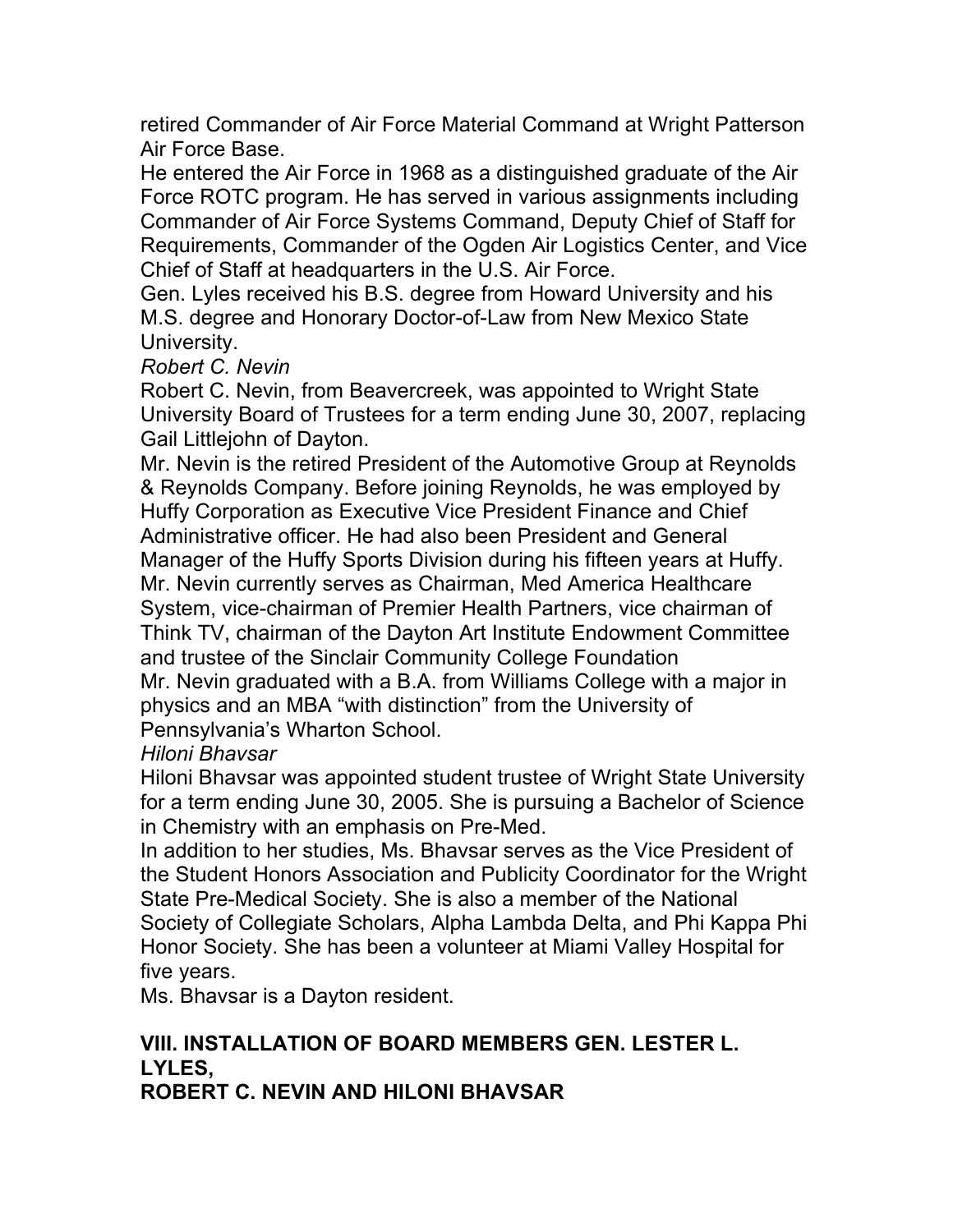A. Mr. Michael Adams administered the oath of office to the new trustees: Gen. Lester L. Lyles, Robert C. Nevin and Hiloni Bhavsar.

### **IX. REPORT OF THE PRESIDENT**

#### **A. Promotion and Tenure**

 The university-wide Promotion and Tenure Committee conducted a mail ballot to consider a recommendation received from the College of Engineering and Computer Science Promotion and Tenure Committee for consideration of tenure for the following new university faculty member:

Dr. Forouzan Golshani

Professor of Computer Science and Engineering

 Dr. Golshani held a tenured position at his previous institution, and has a distinguished record of scholarship, teaching, and service.

#### **RESOLUTION 04-2**

 RESOLVED that the promotion and tenure recommendation as Mr. Nevin moved for adoption. Mr. Graber seconded, and the motion was ratified by roll call vote. Ms Foster voted no. submitted to this meeting be, and the same hereby are approved.

#### **B. University Update**

 Dr. Goldenberg highlighted several university achievements and activities that reflect extraordinary work of the faculty, staff and the students of Wright State.

- 1. For the fifth year in a row, more Miami Valley valedictorians chose Wright State than any other school in the nation, according to the Dayton Daily News.
- 2. This past year has been one of increasing national and in some cases international recognition for programs in all our colleges. Our students garner top awards in national competitions in areas Model United Nations program where we competed with universities from throughout the world and brought home top such as ethics, management, accounting, engineering and at the awards for the 24th year in a row.
- 3. We earn high marks in reaccreditation from the National Council of Teacher Education and as leaders in national funding for community health.
- 4. Our world class faculty has served in national leadership positions in professional psychology and as geriatric nursing scholars for the Hartford Foundation.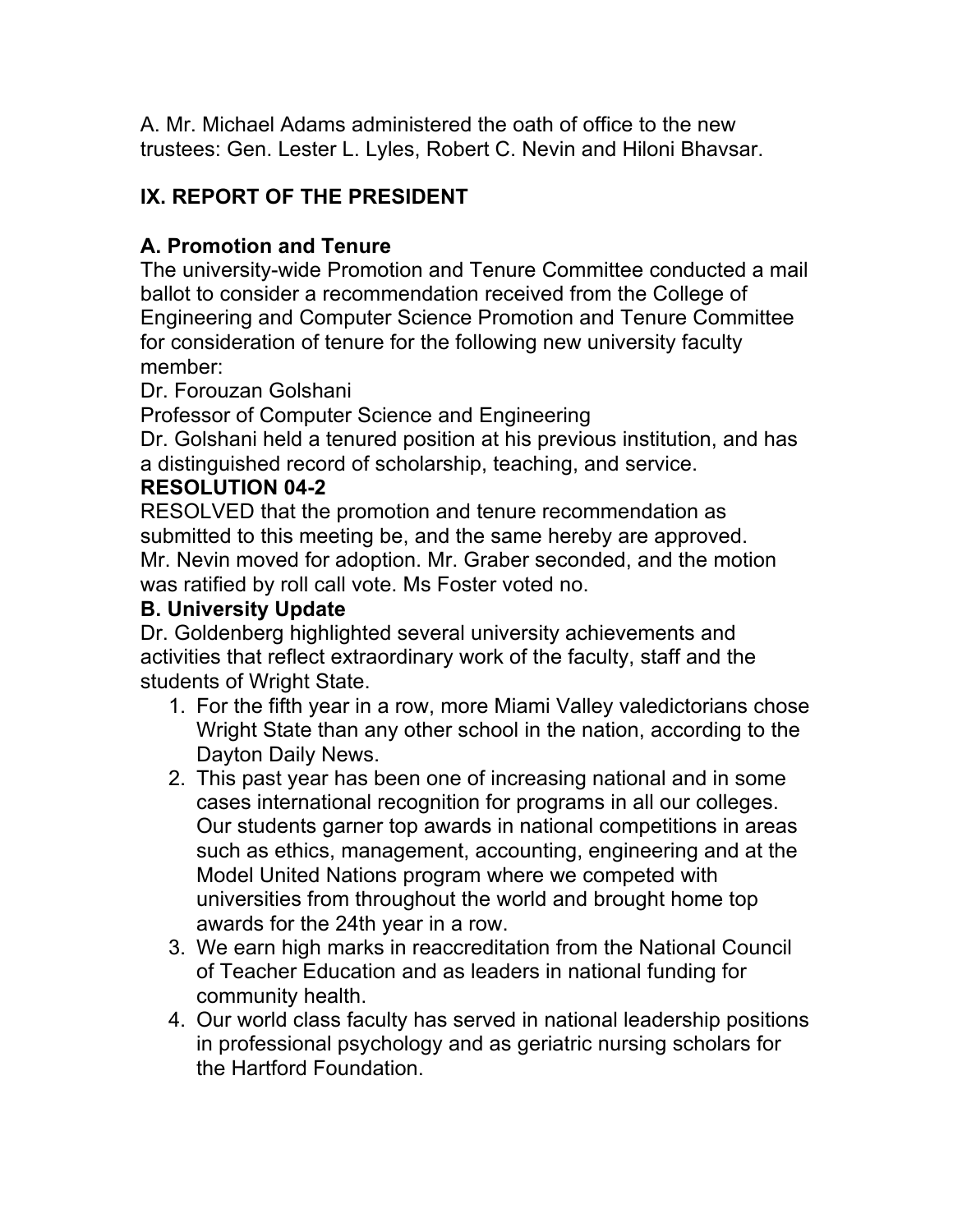- external funding for FY2003. 5. Research and Sponsored Programs has exceeded \$46 million in
- 6. Nearly a million people have visited the campus for its arts, Conference on Diversity, the 1st WSU Arts at the Shuster and the entertainment and conferences such as our state wide Quest popular ArtsGala.

### **C. Fall Enrollment Report**

President Goldenberg reported on fall 2003 enrollment.

- 1. Undergraduate headcount is up 1.4%, Graduate headcount .9%, Total headcount is 1.3% or 215 students.
- 2. Credit hours up 4.2% Undergraduate, 7% Graduate and Professional and the total credit hours are up 4.6%

#### **D. Confirmation of Academic and Administrative Appointments and Changes**

### *Faculty Appointments and Changes*

 Francisco Alvarez, Ph.D, has been appointed Associate Professor, Anatomy & Physiology, College of Science and Mathematics, effective 9/1/2003.

 Lawrence Amesse, M.D., has been appointed Associate Professor, Obstetrics & Gynecology, School of Medicine, effective 7/1/2003.

 J. Kevin Bailey, M.D., has been appointed Assistant Professor, Surgery, School of Medicine, effective 8/1/2003.

 Linda Barney, M.D., has been appointed Associate Professor, Surgery, School of Medicine, effective 7/1/2003.

 Kevin Bennett, Ph.D, has been appointed Professor, Psychology, College of Science and Mathematics, effective 9/1/2003.

 Xenia Bonch-Bruevich, Ph.D, has been appointed Assistant Professor, Modern Languages, College of Liberal Arts, effective 9/1/2003.

 Karen Brackenridge, M.ED, has been appointed Lecturer, Mathematics and Statistics, College of Science and Mathematics, effective 9/1/2003. Heidi Breuer, Ph.D, has been appointed Assistant Professor, English, College of Liberal Arts, effective 9/1/2003.

 Betsy Buschor, M.S., has been appointed Instructor, Mathematics and Statistics, College of Science and Mathematics, effective 9/1/2003.

Soon Chung, Ph.D, has been appointed Professor, Computer

 Engineering, College of Computer Science and Engineering, effective 9/1/2003.

 Jacqueline Collier, Ph.D, has been appointed Assistant Professor, Teacher Education, College of Education and Human Services, effective 9/1/2003.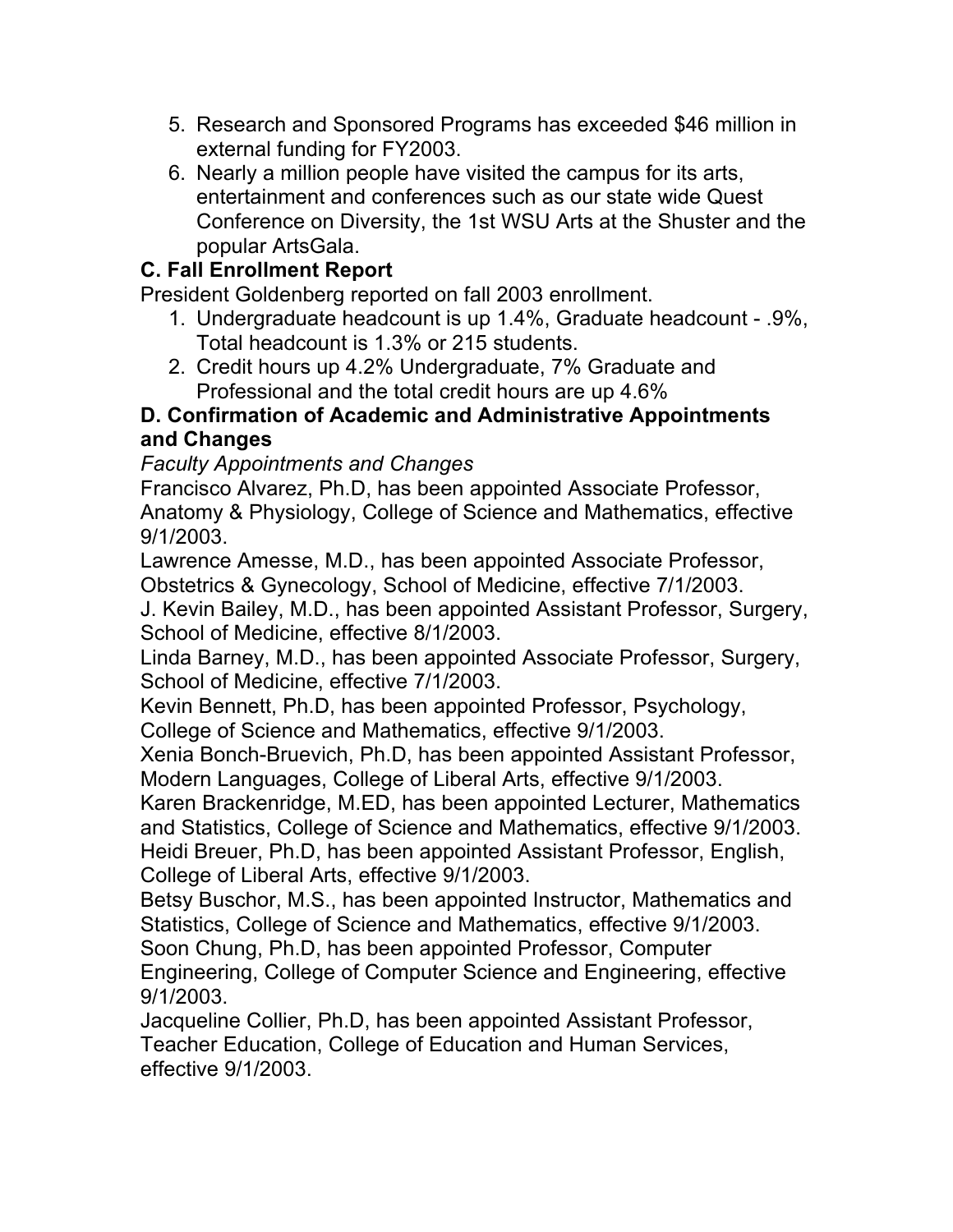Byron Crews, M.A., has been appointed Instructor, English, College of Liberal Arts, effective 9/1/2003.

 John Czachor, M.D., has been appointed Professor, Medicine, School of Medicine, effective 7/1/2003.

 Glenn Dahl, M.ED, has been appointed Lecturer, Mathematics and Statistics, College of Science and Mathematics, effective 9/1/2003. Melinda Diesslin, M.S., has been appointed Lecturer, Mathematics and

Statistics, College of Science and Mathematics, effective 9/1/2003.

 Timothy Drehmer, M.D., has been appointed Associate Professor, Medicine, School of Medicine, effective 7/1/2003.

 Linda Farmer, Ph.D, has been appointed Associate Professor, Philosophy, College of Liberal Arts, effective 9/1/2003.

 Glenn Graham, Ph.D, has been appointed Visiting Lecturer, Educational Leadership, College of Education and Human Services, effective 9/1/2003.

 Deborah Hess, Ph.D, has been appointed Assistant Professor, Teacher Education, College of Education and Human Services, effective 9/1/2003.

 David Hopkins, Ph.D, has been appointed Provost/Professor, effective 6/16/2003.

Azadeh Jahanbegloo, M.S., has been appointed Instructor,

Sociology/Anthropology, College of Liberal Arts, effective 9/1/2003.

 Timothy Janz, M.D., has been appointed Professor, Emergency Medicine, School of Medicine, effective 7/1/2003.

 Sharon Jones, Ph.D, has been appointed Assistant Professor, English, College of Liberal Arts, effective 9/1/2003.

 Joyce Kannan, Ph.D, has been appointed Assistant Professor, History, College of Liberal Arts, effective 9/1/2003.

 Catherine Keener, Ph.D, has been appointed Visiting Assistant Professor, Teacher Education, College of Education and Human Services, effective 9/1/2003.

 Daniel Ketcha, Ph.D, has been appointed Professor, Chemistry, College of Science and Mathematics, effective 9/1/2003.

David Lahuis, Ph.D, has been appointed Assistant Professor,

Psychology, College of Science and Mathematics, effective 9/1/2003.

 Joe Law, Ph.D, has been appointed Professor, English, College of Liberal Arts, effective 9/1/2003.

Douglas Lehrer, M.D., has been appointed Associate Professor,

Psychiatry, School of Medicine, effective 7/10/2003.

 Gary Lemmon, M.D., has been appointed Professor, Surgery, School of Medicine, effective 7/1/2003.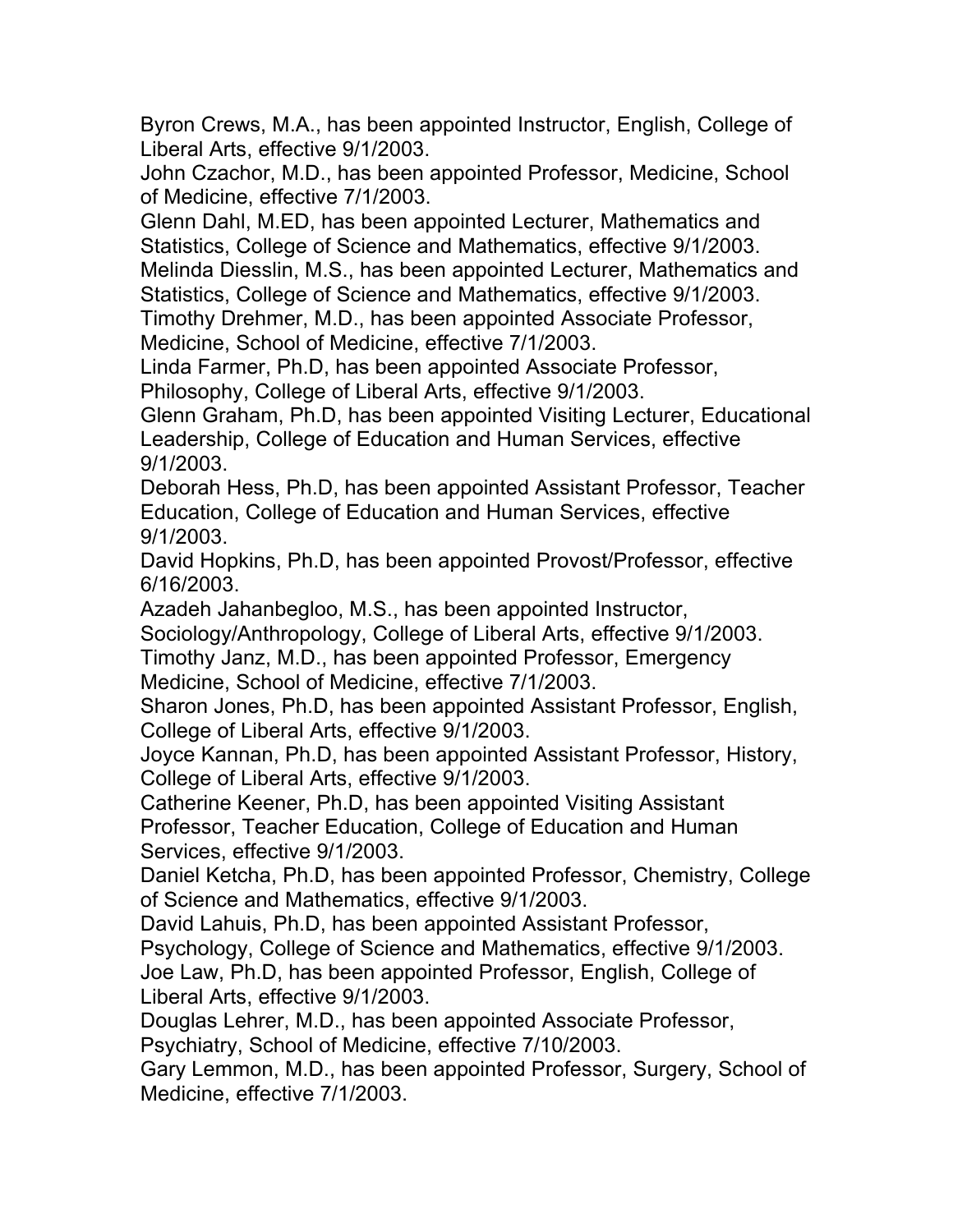Alex Little, M.D., has been appointed Chair & Professor, Surgery, School of Medicine, effective 9/1/2003.

 Sonia Michail, M.D., has been appointed Associate Professor, Pediatrics, School of Medicine, effective 7/1/2003.

 Perry Moore, Ph.D, has been appointed Senior Vice President, effective 7/7/2003.

 Sherri Morgan, M.D., has been appointed Assistant Professor, Family Medicine, School of Medicine, effective 8/1/2003.

 Gary Nieder, Ph.D, has been appointed Professor, Anatomy & Physiology, College of Science and Mathematics, effective 7/1/2003.

 Lisa Patterson, M.D., has been appointed Associate Professor, Surgery, School of Medicine, effective 7/1/2003.

 Randall Paul, M.M., has been appointed Associate Professor, Music, College of Liberal Arts, effective 9/1/2003.

 Edward Payne, M.M., has been appointed Assistant Professor, Music, College of Liberal Arts, effective 9/1/2003.

 Amber Peplow-Burkett, Ph.D, has been appointed Assistant Professor, Communications & Marketing, College of Liberal Arts, effective 9/1/2003.

 David Petreman, Ph.D, has been appointed Professor, Modern Languages, College of Liberal Arts, effective 9/1/2003.

Rosemary Ramsey, Ph.D, has been appointed Associate

Dean/Professor, Raj Soin College of Business, effective 8/15/2003.

Mateen Rizki, Ph.D, has been appointed Professor, Computer Science,

College of Computer Science and Engineering, effective 9/1/2003.

 Kristie Rowe, B.A., has been appointed Instructor, English, College of Liberal Arts, effective 9/1/2003.

Michelle Scott, Ph.D, has been appointed Instructor,

Sociology/Anthropology, College of Liberal Arts, effective 9/1/2003.

 David Seitz, Ph.D, has been appointed Associate Professor, English, College of Liberal Arts, effective 9/1/2003.

Vikram Sethi, Ph.D, has been appointed Professor & Chair,

 Management Science & Information Systems, Raj Soin College of Business, effective 7/1/2003.

 Thomas Skinner, Ph.D, has been appointed Professor, Physics, College of Science and Mathematics, effective 9/1/2003.

Julie Skipper, Ph.D, has been appointed Assistant Professor,

Biomedical/Industrial/ Human Factors Engineering, College of

Engineering and Computer Science, effective 9/1/2003.

Tracy Steele, Ph.D, has been appointed Associate Professor,

Sociology/Anthropology, College of Liberal Arts, effective 9/1/2003.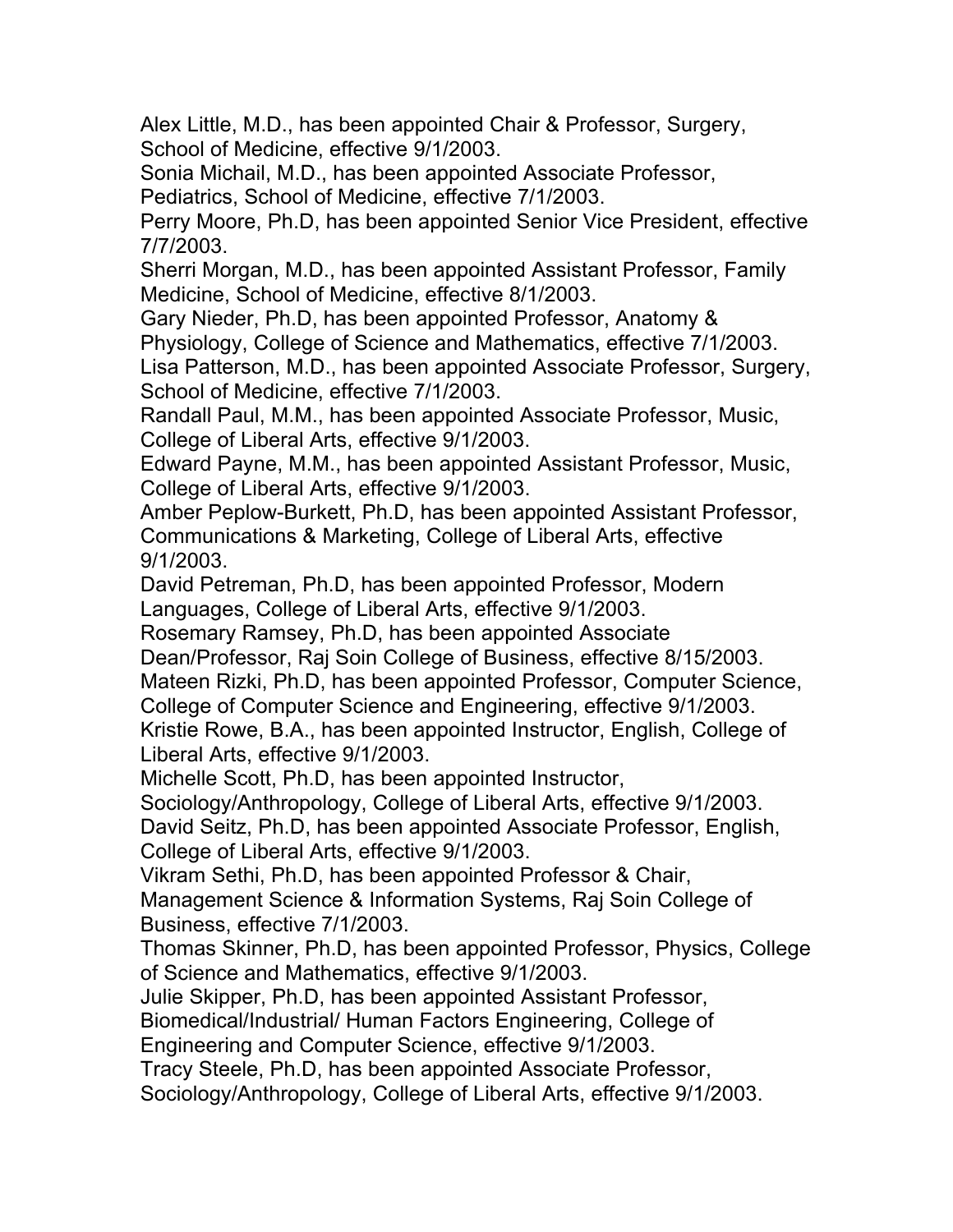Javier Stern, M.D., has been appointed Associate Professor, Pharmacology & Toxicology, School of Medicine, effective 7/1/2003. Valerie Stoker, Ph.D, has been appointed Assistant Professor, Religion, College of Liberal Arts, effective 9/1/2003.

 Thomas Svobodny, Ph.D, has been appointed Professor, Mathematics and Statistics, College of Science and Mathematics, effective 9/1/2003. Robert Sweeney, Ph.D, has been appointed Director of the Kettering Center, Kettering Center, effective 7/1/2003.

 Julian Trevino, M.D., has been appointed Associate Professor, Medicine, School of Medicine, effective 7/1/2003.

 Lisa Wellinghoff, M.S., has been appointed Instructor, Mathematics and Statistics, College of Science and Mathematics, effective 9/2/2003. William White, M.S., has been appointed Instructor, Mathematics and Statistics, College of Science and Mathematics, effective 9/2/2003. Philip Whitecar, M.D., has been appointed Associate Professor, Family Medicine, School of Medicine, effective 7/1/2003.

 J. Mitch Wolff, Ph.D, has been appointed Professor, Mechanical and Materials Engineering, College of Computer Science and Engineering, effective 9/1/2003.

 Henry D. Young, Ph.D, has been appointed Assistant Professor, Mechanical and Materials Engineering, College of Engineering and Computer Science, effective 9/1/2003.

 Xinhui Zhang, Ph.D, has been appointed Assistant Professor, Biomedical/Industrial/ Human Factors Engineering, College of Engineering and Computer Science, effective 9/1/2003.

 Yvonne Vadeboncoeur, Ph.D, has been appointed Assistant Professor, Biological Sciences, College of Science and Mathematics, effective 9/1/2003.

*Faculty Separations* 

 Susan Allen, M.S.W., Visiting Assistant Professor, Social Work, College of Liberal Arts, effective 4/14/2003.

 Gary Anderson, D.O., Assistant Professor, Surgery, School of Medicine, effective 7/15/2003.

 Paul Blanchard, M.D., Resident, Aerospace Medicine, School of Medicine, effective 6/30/2003.

 David Bogumil, Assistant Professor, Sociology/Anthropology, College of Liberal Arts, effective 6/13/2003.

 Kennard Brackney, Ph.D, Associate Professor, Accountancy, Raj Soin College of Business, effective 8/31/2003.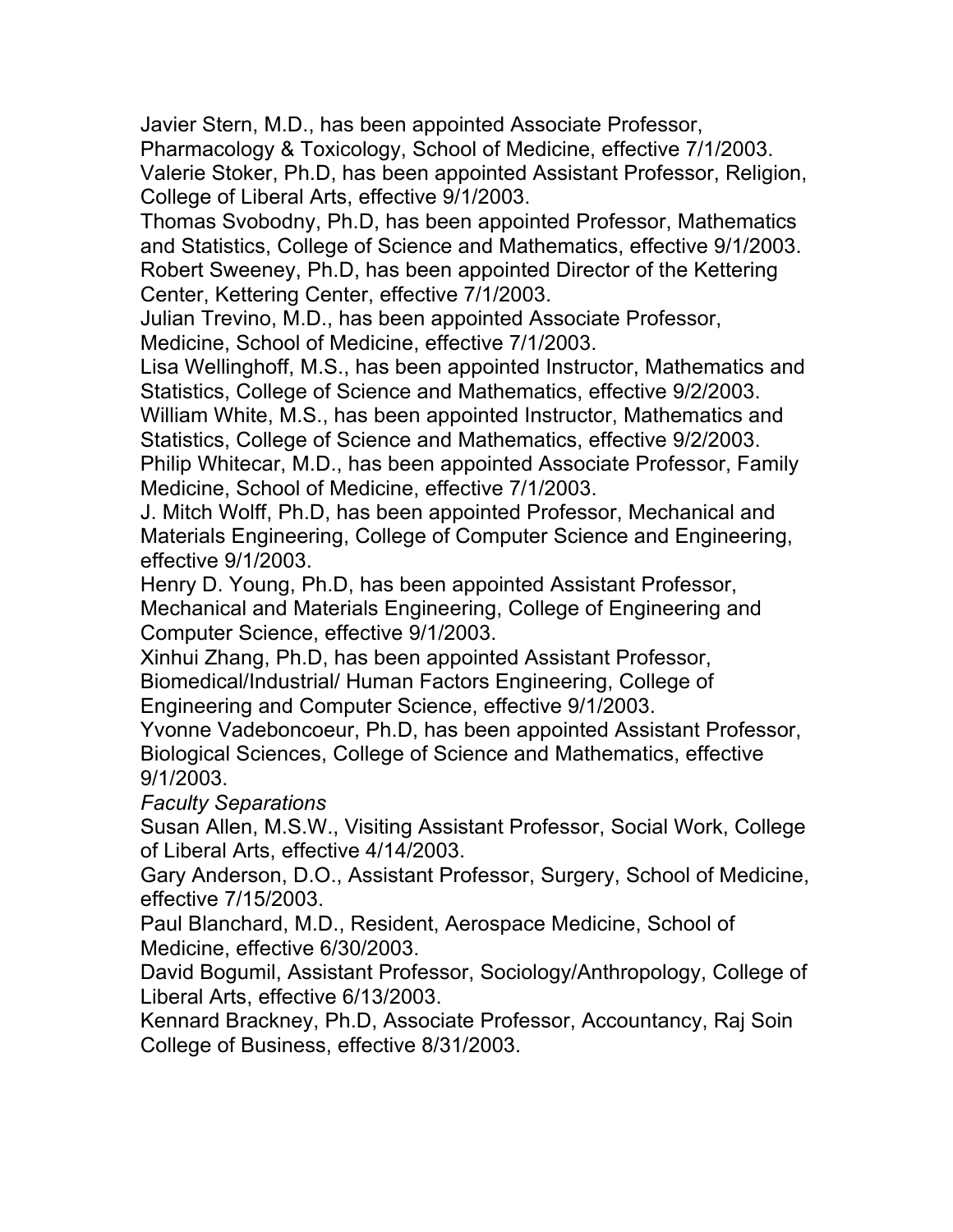Tamara Chelette, Ph.D, Assistant Professor, Biomedical/Industrial Engineering, College of Engineering and Computer Science, effective 6/14/2003.

 Colleen Fawcett, Ph.D, Assistant Professor, Education - Lake Campus, College of Education and Human Services, effective 8/4/2003.

 Oscar Garcia, Ph.D, Professor/Chair, Computer Science, College of Science and Mathematics, effective 6/30/2003.

 Glenn Graham, Ph.D, Professor, Educational Leadership, College of Education and Human Services, effective 6/30/2003 (Retirement)

 Mary Haritos, Lecturer, Modern Languages, College of Liberal Arts, effective 8/31/2003.

 Andrew Kuharsky, Assistant Professor, Dance, Theatre Arts, College of Liberal Arts, effective 6/14/2003.

 Byron R Kulander, Ph.D, Professor, Geological Sciences, College of Science and Mathematics, effective 6/30/2003 (Retriement).

 David Leach, Associate Professor, Art and Art History, College of Liberal Arts, effective 6/30/2003 (Retirement).

 Carlos Lopez, Instructor, Religion, College of Liberal Arts, effective 8/31/2003.

 Thomas Mathews, M.D., Professor/Chair, Neurology, School of Medicine, effective 7/31/2003.

 Thomas Nisley, Instructor, Political Science, College of Liberal Arts, effective 8/31/2003.

 Edgar Rutter, Ph.D, Professor, Mathematics, College of Science and Mathematics, effective 4/30/2003 (Retirement).

 Jane Scott, Ph.D, Associate Professor/Chair, Anatomy, School of Medicine, effective 6/30/2003 (Retirement).

 Kenton Strickland, M.A., Associate Professor, Geological Sciences - Lake Campus, College of Science and Mathematics, effective 8/31/2003 (Retirement).

 Jerome Tiefert, M.D., Resident, Aerospace Medicine, School of Medicine, effective 6/30/2003.

 William Walker, M.D., Resident, Aerospace Medicine, School of Medicine, effective 6/30/2003.

 Paul Wolfe, Ph.D, Professor/Chair, Geological Sciences, College of Science and Mathematics, effective 6/30/2003. (Retirement).

Li Xu, Ph.D, Professor, Management Science & Information Systems,

Raj Soin College of Business, effective 8/31/2003.

 *Unclassified Appointments and Changes*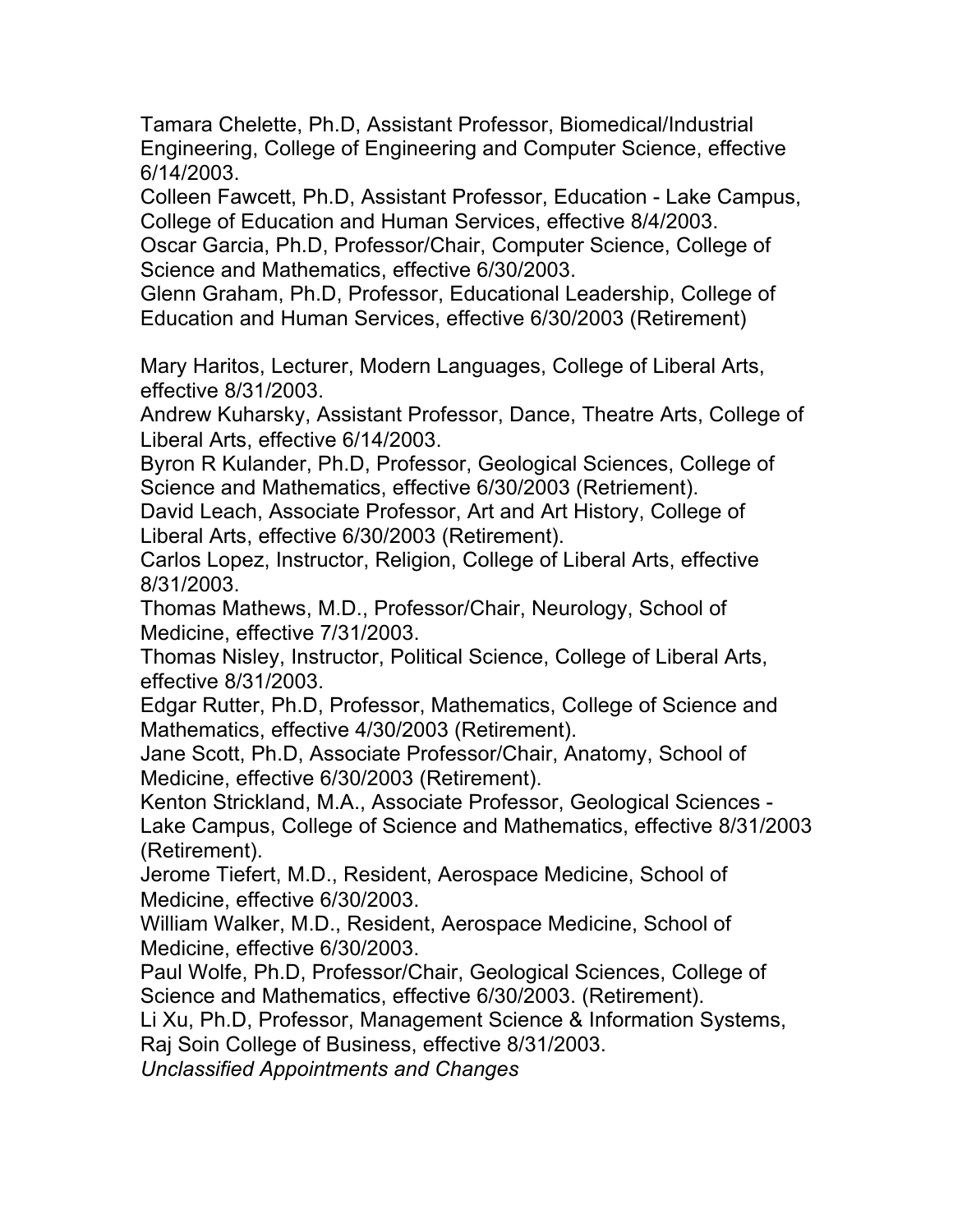Alison M. Aldrich, M.A., has been appointed Health Sciences Librarian, Univ. Library effective 6/9/2003.

Keia Andrews, B.A., has been appointed Program Assistant,

Community Health, School of Medicine, effective 9/8/2003.

 Sarah Becknell has been appointed Composition Production Spvr, Printing Services effective 6/1/2003.

 Theatre Arts, College of Liberal Arts, effective 8/4/2003. Victoria Chadbourne has been appointed Administrative Assistant,

Richard Doty has been appointed Media Relations Manager,

Communications & Marketing, effective 7/10/2003.

 Coordinator, University College, effective 7/1/2003. Albert Florentine has been appointed Assistant to the Course

 James W. Frisbie III, B.S., has been appointed Research Assistant, Biological Sciences, College of Science and Mathematics, effective 8/8/2003.

 Kyle Getter has been appointed Men's Basketball Operations Director, Athletics, effective 5/27/2003.

Joyce Hail has been appointed Associate Registrar, Registrar's Office, effective 7/1/2003.

 Dionne Henderson, B.S., has been appointed Coordinator, Community Health, School of Medicine, effective 7/9/2003.

 Kathleen Hensel, B.S., has been appointed Assistant to the Chair, Mathematics and Statistics, College of Science and Mathematics, effective 8/18/2003.

 Thomas David Jones has been appointed Research Associate, CUPA, College of Liberal Arts, effective 9/1/2003.

 Patrick Kachurek has been appointed Sr. Help Desk Analyst, Client Services, effective 7/1/2003.

 David Markey has been appointed Sr. Network Engineer, Telecomm Services, effective 7/1/2003.

 Piper Martin, M.S., has been appointed Reference/Web Librarian, Univ. Library, effective 7/7/2003.

 Shruti Narakesari, M.S., has been appointed Research Programmer, Psychology, College of Science and Mathematics, effective 6/17/2003. Ruth Paterson has been appointed Administrative Coordinator , effective 7/1/2003.

 Computer and Telecom Services, effective 6/30/2003. Kyle Peterson has been appointed Desktop Software Specialist,

Kimberly Ritter, B.S., has been appointed Research Assistant,

Community Health, School of Medicine, effective 7/7/2003.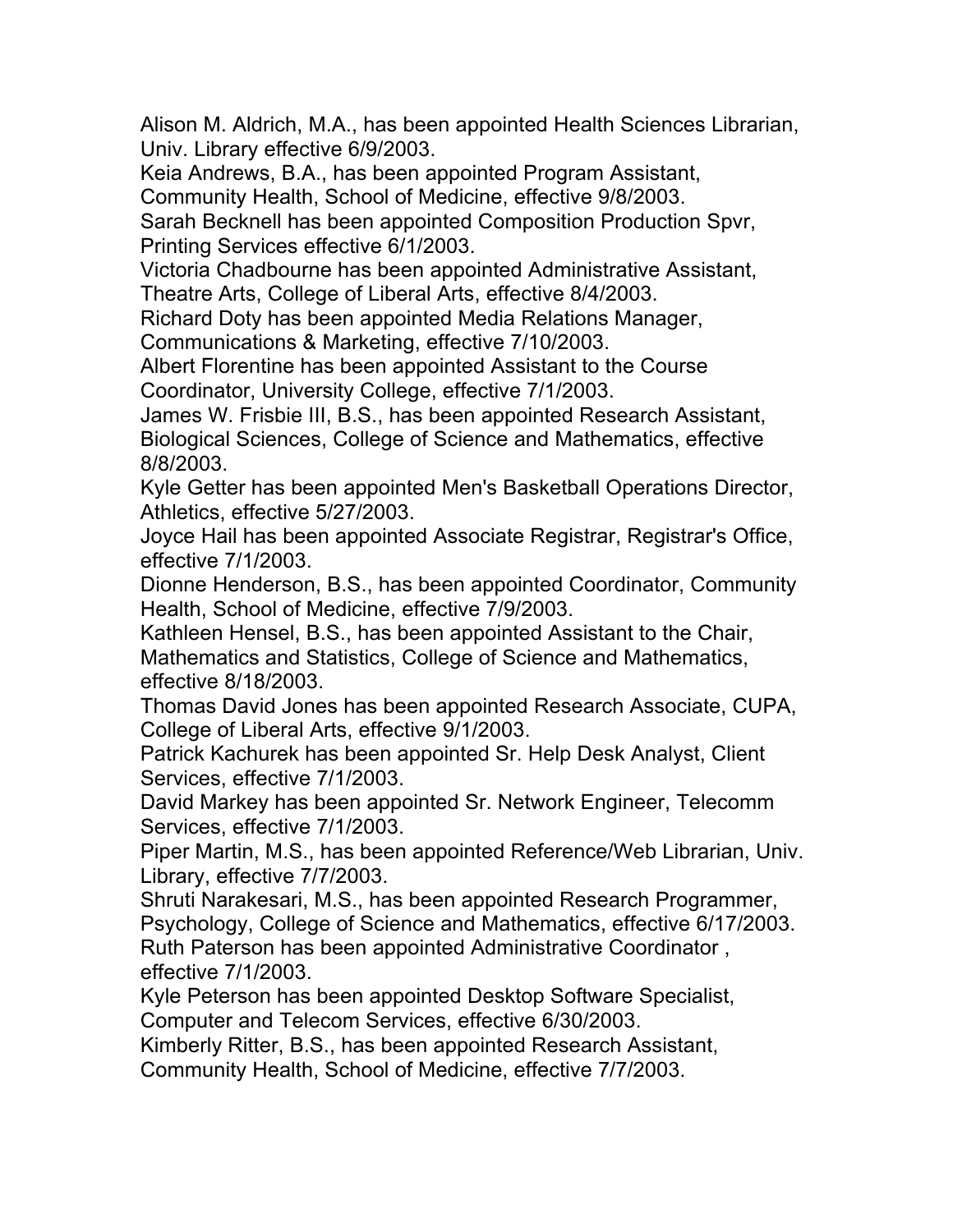Yanhua Ruan, Ph.D, has been appointed Research Associate, Electrical Engineering, College of Engineering and Computer Science, effective 7/1/2003.

Rocky Sexton, Ph.D, has been appointed Research Scientist,

Community Health, School of Medicine, effective 6/1/2003.

 Coach, Athletics, effective 7/3/2003. Linda Stollings has been appointed Assistant Women's Basketball

 David Stuart has been appointed Sr. LAN Analyst, Network Services, effective 7/1/2003.

 Sherry Sutton, M.Ed, has been appointed Partnership Coordinator, Academic Support Services, College of Education and Human Services, effective 9/1/2003.

 Kelly Trego, B.S., has been appointed Postdoctoral Researcher, Biochemistry and Molecular Biology, School of Medicine, effective 8/6/2003.

 Patrica Walker has been appointed Sr. Associate University Librarian, Library, effective 7/1/2003.

 Susan Yeoman has been appointed Student Services Coordinator, effective 7/1/2003.

 Virginia Gimenez has been appointed Tech. Coordinator, College of Liberal Arts, effective 9/17/2003.

*Unclassified Separations* 

 Solomon Cooper, Vocational Support Services Specialist, Disability Services, effective 6/14/2003.

 Mike Dahlem, Men's Basketball Asst., Athletics, effective 6/6/2003. Amy Forson, Teacher Licensure Advisor, Academic Support Services, College of Education and Human Services, effective 8/8/2003.

 Barbara Fuller, Coordinator, Community Health, School of Medicine, effective 6/30/2003.

 Danielle Herring, Asst. Men & Women's Swimming Coach, Athletics, effective 7/28/2003.

 Richard Johns, M.A., Director of Intensive English, English/LEAP, College of Liberal Arts, effective 8/8/2003.

 Pamela Knox, Community Health Advocate, Community Health, School of Medicine, effective 5/9/2003.

 Michelle Martin, Assistant Director, Affirmative Action, effective 8/29/2003.

 Carole Mentzer, Administrative Assistant, Theatre Arts, College of Liberal Arts, effective 7/11/2003.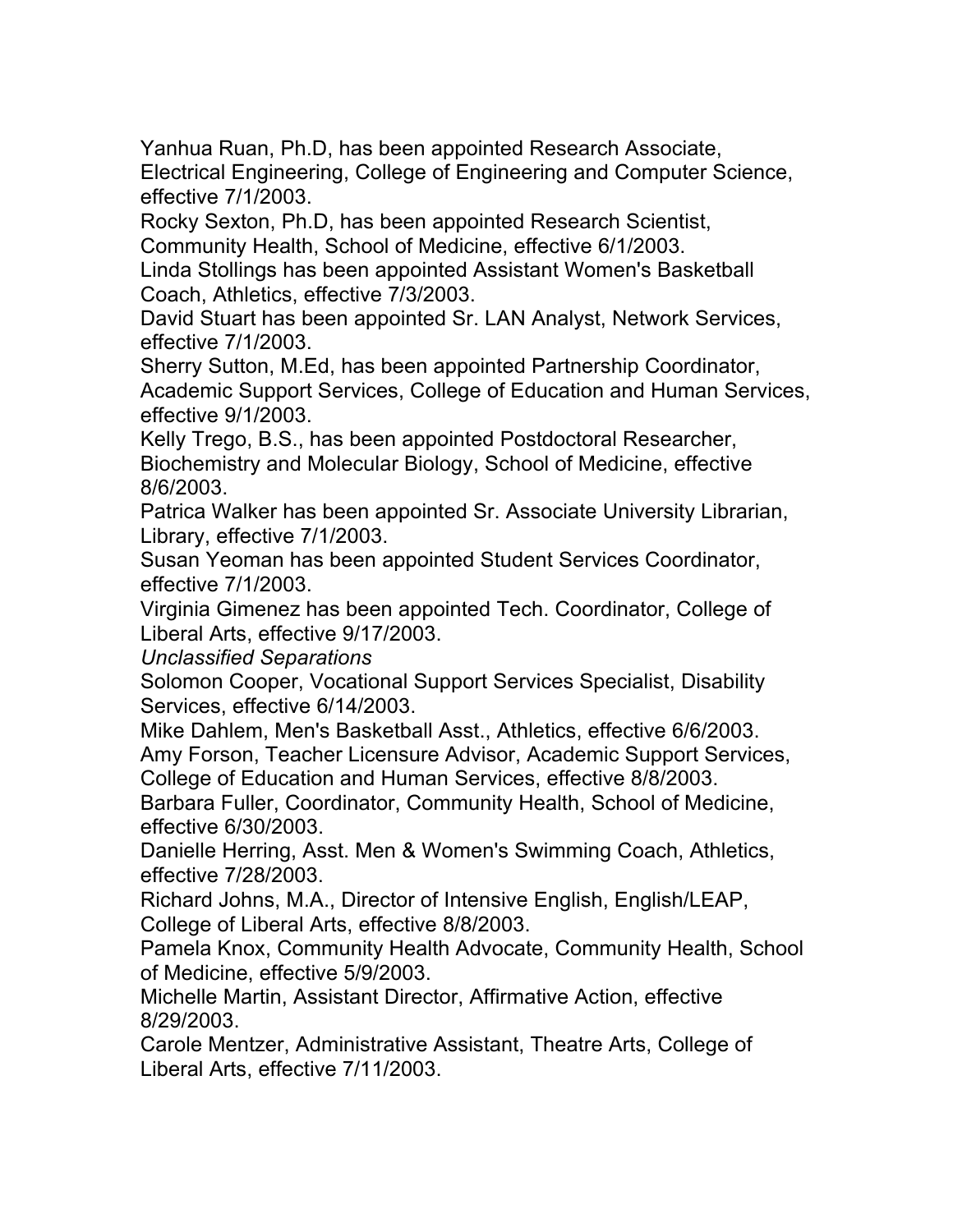Lucinda Schweller, M.S., Dev. Math Coordinator, Developmental Education, effective 8/31/2003.

 Patricia Sisson, M.S., Assistant to the Chair, Mathematics and Statistics, College of Science and Mathematics, effective 7/31/2003. Dominic Sprott, M.D., Postdoctoral Researcher, Orthopedic Surgery, School of Medicine, effective 6/30/2003.

 Craig Syvertsen, Sr Program Developer, Kettering Center, effective 9/5/2003.

 Catherine A. Taylor, Ph.D, Electron Microscopist, Anatomy, School of Medicine, effective 6/30/2003.

 Mekia L. Winder, B.S., Research Assistant, Community Health, School of Medicine, effective 6/11/2003.

 *Classified Appointments and Changes* 

Patrick Ammon has been appointed Police Cadet, Police Department, effective 7/14/2003.

 Robert Billing has been appointed Materials Handler II, Lab Stores, effective 7/7/2003.

 Virginia Byrd has been appointed Senior Secretary, Community Health, School of Medicine, effective 7/7/2003.

 Daniel Cassabon has been appointed Pre-Production Assistant, Printing Services, effective 8/4/2003.

Elizabeth Clawson, B.A., has been appointed Office Assistant II,

Community Health, School of Medicine, effective 9/8/2003.

 April L. Coppess has been appointed Senior Secretary, Music, effective 5/23/2003.

 Margaret Derr has been appointed Clerk/Receptionist, Raj Soin College of Business, effective 6/16/2003.

 Stevan Ford has been appointed Materials Handler I, Materials Management, effective 8/11/2003.

 Melinda Forsythe has been appointed Secretary, Biomedical/Industrial/ Human Factors Engineering, College of Computer Science and Engineering, effective 8/18/2003.

 Resources, effective 6/23/2003. Jamie Henne has been appointed Employment Coordinator, Human

 Kristin Herzog has been appointed Administrative Specialist, Raj Soin College of Business, effective 9/8/2003.

 Susan Krouse has been appointed Secretary, Student Affairs, College of Nursing and Health, effective 8/27/2003.

 Francis McKay has been appointed Air Quality Technician I, Physical Plant, effective 7/7/2003.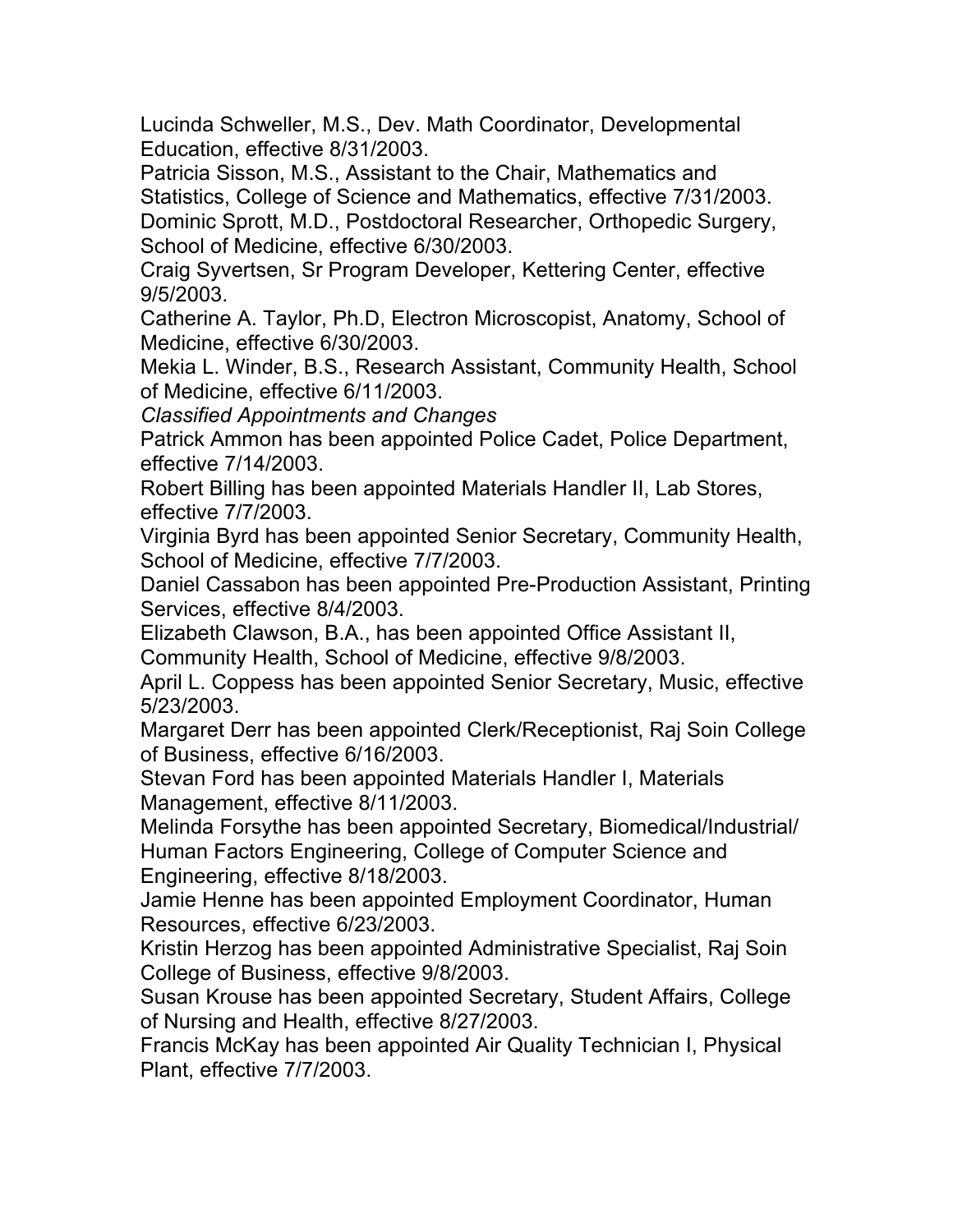Rick Moosbruger has been appointed Classroom Services Tech, Center for Teaching and Learning, effective 8/20/2003.

 John Nelson, A.S, has been appointed Senior Records Technician, Reach Out, School of Medicine, effective 8/16/2003.

 University Library, effective 7/28/2003. Francesca Rubino has been appointed Library Technical Assistant,

 Amos Steinbrunner has been appointed Plant Operations & Maintenance Worker, Physical Plant - Lake Campus, effective 6/23/2003.

Tamarus Stokes has been appointed Administrative, Secretary School of Professional Psychology, effective 8/27/2003.

 James M. Webb has been appointed Custodian, Physical Plant effective 5/24/2003.

Stephanie Brewer has been appointed Senior Secretary,

 Asian/Hispanic/Native American Center, College of Liberal Arts, effective 8/4/2003.

*Classified Separations* 

 Susan Ambrose, Library Technical Assistant, Univ. Library, effective 5/22/2003.

Kenneth Bozeman, Lab Store Supervisor, Lab Stores, effective 7/31/2003.

 David Brooks, Environmental Services Worker, Environmental Services, effective 8/26/2003.

 Angela Bruce, B.A., Telecom Analyst, CaTS, effective 9/12/2003. Rhonda Caruana, Clerk/Receptionist, Student Health Services, effective 6/6/2003.

 Geraldine Coen, Registered Nurse, Student Health Services, effective 6/27/2003 (Retirement).

 Timothy Corcoran, Police Officer I, Police Department, effective 6/20/2003.

 Darlene Duliba, Lab Technologist, Interdisciplinary Teaching Lab, School of Medicine, effective 5/28/2003.

Aisha Gearig, Secretary College of Nursing and Health, effective 7/1/2003.

David Kendall, Custodian, Physical Plant, effective 6/26/2003.

 Robert Lunsford, Communications Dispatcher, Police Department, effective 8/25/2003.

 Bonnie MacPherson, B.A., Secretary, Biomedical/Industrial/ Human Factors Engineering, College of Computer Science and Engineering, effective 6/23/2003.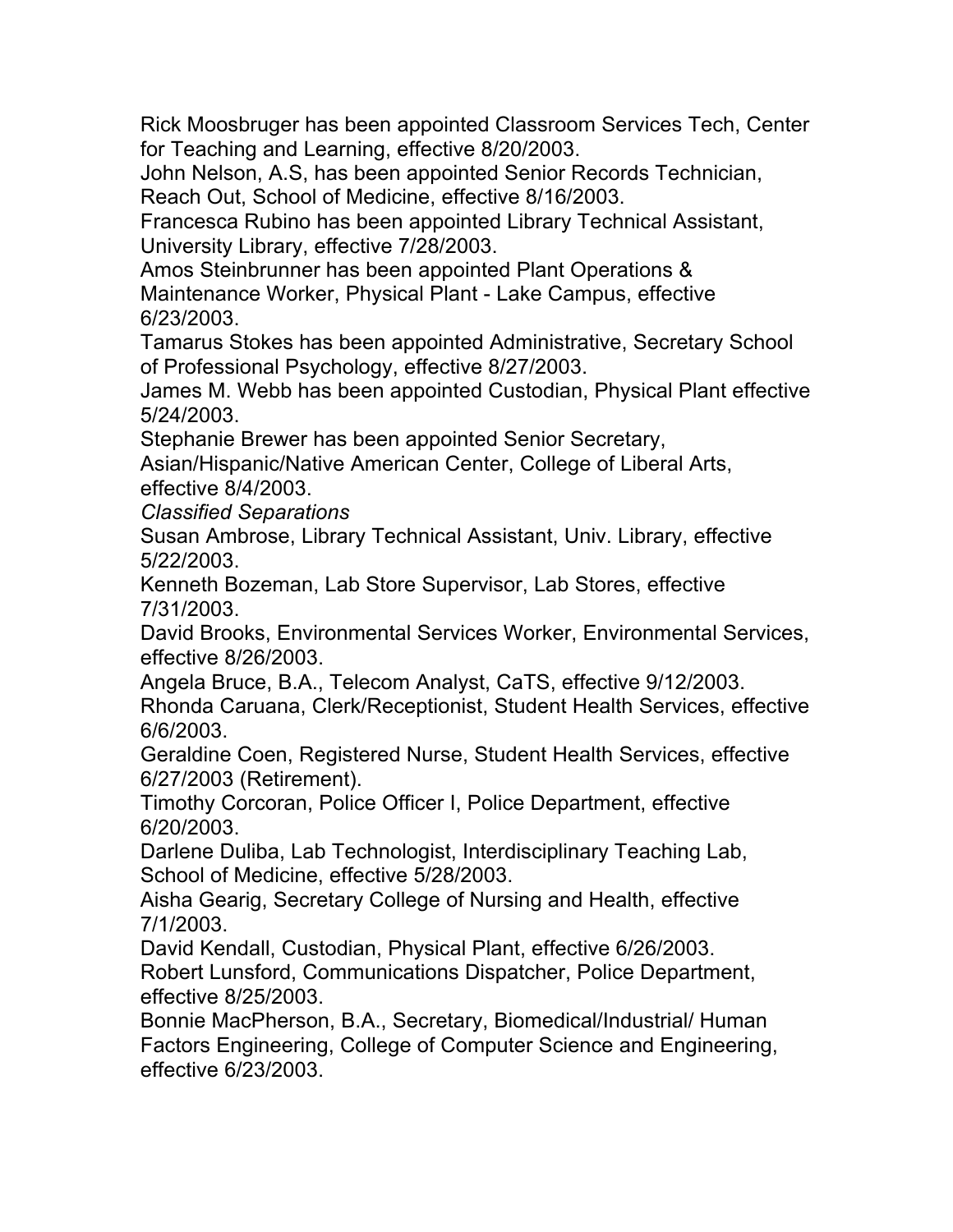Ali Mostashfi, B.S., Research Data Operator Assistant, Community Health, School of Medicine, effective 7/31/2003.

 Cynthia Parker, Senior Secretary, Admissions/Alumni Relations, School of Professional Psychology, effective 8/29/2003.

Shad Swanson, Maintenance Worker 2 - Lake Campus, Physical Plant, effective 8/21/2003.

Ann Thoman, Payroll Clerk, Payroll, effective 8/15/2003.

 Brenda Turner, Environmental Serv. Supervisor, Environmental Services, effective 7/19/2003.

#### **RESOLUTION 04-3**

 RESOLVED that the academic and administrative appointments, changes, retirements, departmental reporting, resignations and terminations submitted to this meeting be, and the same hereby are approved.

 Mr. Graber moved for approval. Ms. Foster seconded, and the motion was unanimously adopted by roll call vote.

### **E. Acceptance of Gifts and Donations**

 The following gift has been received and acknowledgment sent to the donor:

> **To the College of Liberal Arts, Music Department**

From: The Mr. Gilbert Unger Woodwind Printed Music and Estimated Value: \$5,000 1308 Neva Drive Dayton, OH 45414 Recordings

### **RESOLUTION 04-4**

 RESOLVED that the gifts and donations listed above are hereby accepted.

 Mr. Nevin moved for approval. Ms. Foster seconded, and the motion was unanimously adopted by roll call vote.

### **F. Report of Investments**

 Since the last Board meeting, investments for April, May, June and July 2003 have been received. These reports have been distributed to the trustees and are on file with the official Board of Trustees' records.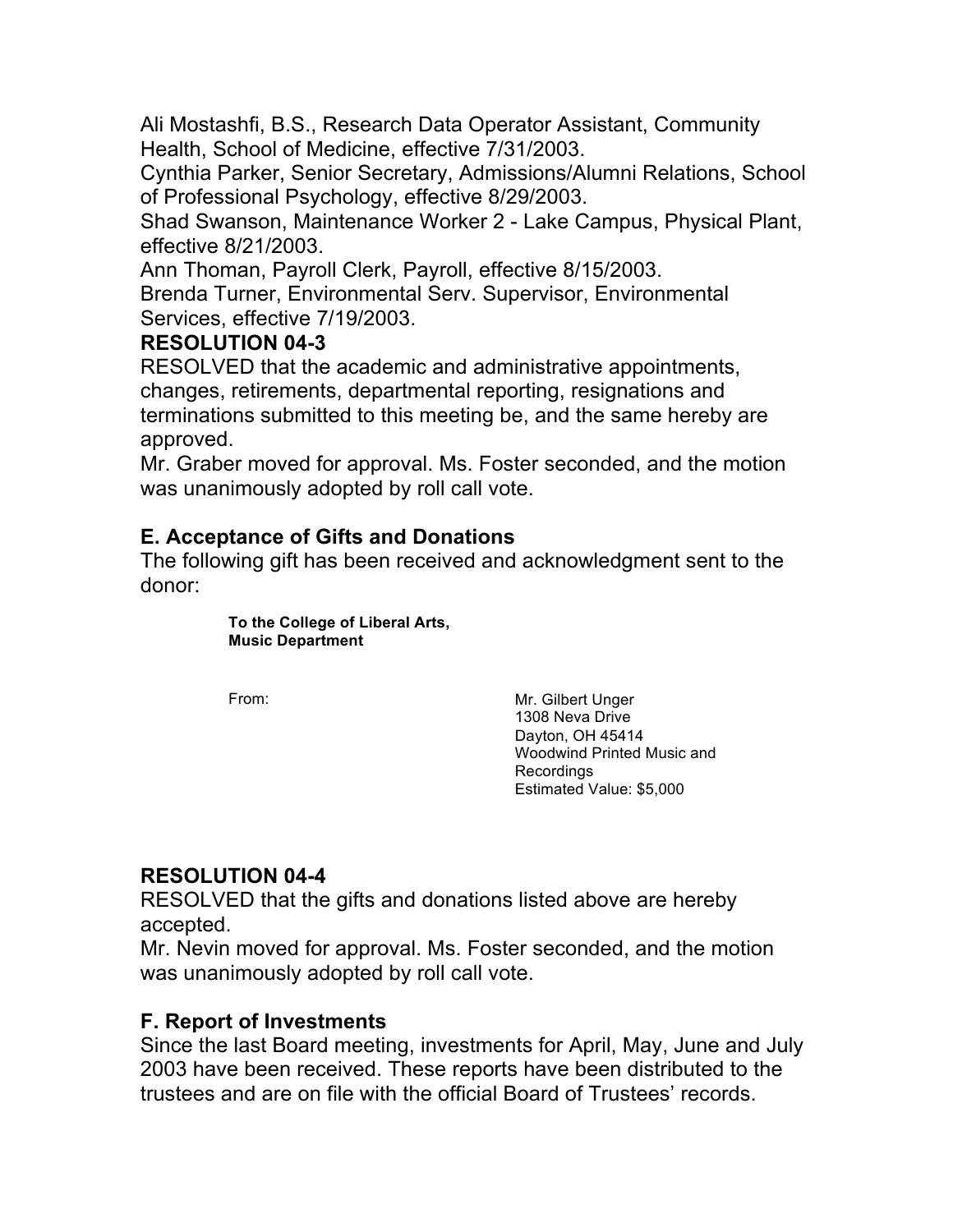### **G. Ratification of Contracts and Grants**

 Wright State University ended its fiscal year 2003 with external funding exceeding \$46 million, a total of \$5 million more than the previous fiscal year. The new year is off to an excellent start as July and August 2003 numbers are well in excess of last year's awards. Since the last Board of Trustees' meeting, Dr. Robert Fyffe of the School of Medicine was collaborative effort in "Secure Knowledge Management," led by Dr. Nikolaos Bourbakis of the Information Technology Research Institute in awarded nearly \$1.5 million for WSU's role in the University of Cincinnati-led Biomedical Research and Technology Transfer grant for the Genome Research Infrastructure Partnership. The Wright Brothers Institute has funded \$1.3 million to support another significant the College of Engineering and Computer Science

#### **RESOLUTION 04-5**

 RESOLVED that the contracts and grants submitted to this meeting be, and the same hereby are ratified.

 General Lyles moved for approval. Mr. Graber seconded, and the motion was unanimously approved by roll call vote.

### **X. REPORTS OF THE COMMITTEES OF THE BOARD**

#### **A. Academic Affairs Committee**

 Ms. Foster, chair reported on the Academic Affairs committee meeting of September 19, 2003. The following topics were discussed:

· Report of the Provost

 Enrollment highlights: total headcount is up 1.3% and total credit hours are up 4.6%.

 Provost David Hopkins announced the appointment of Dr. Lillie P. Howard, as vice president for Curriculum and Instruction and dean of University College, and Dr. Jay Thomas, as vice president for Research and dean of the School of Graduate Studies. Both appointments were effective September 17, 2003.

 The "First Weekend" event provided an official university welcome to and parents. Dr. Hopkins thanked Dr. Howard for the successful planning of this new tradition at Wright State. first year students. We have received positive feedback from students

#### · Faculty Bylaws

 Dr. Bill Rickert, associate provost, reported that bylaws for all 44 departments and colleges with bargaining unit faculty have been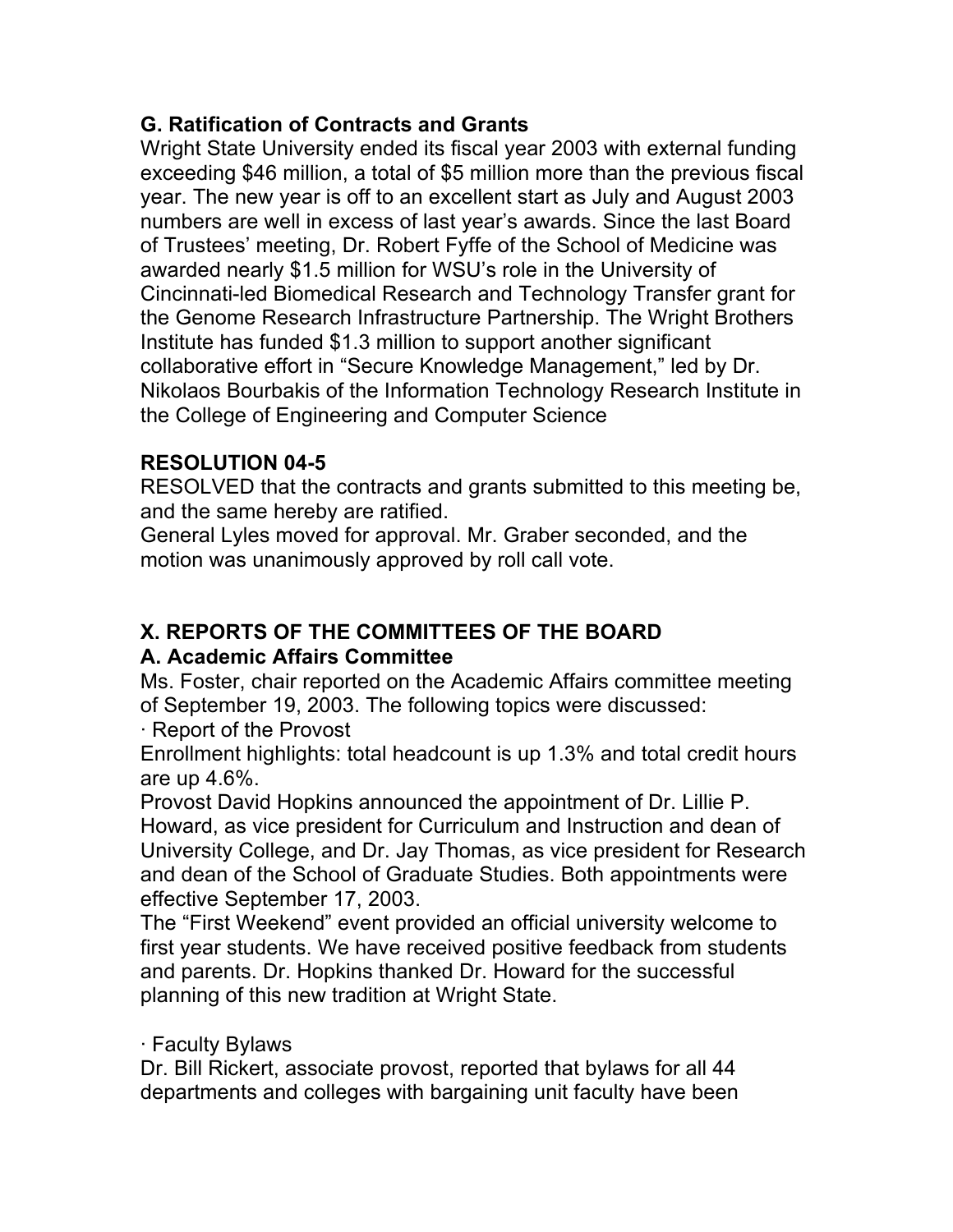curriculum, staffing, facilities. etc. Additionally, criteria for teaching, scholarship, and service both for annual review and for promotion and completed. These contractual agreements provide clarity and predictability in the way the university conducts business regarding tenure have been identified.

#### · Strategic Plan Implementation: Phase I

 Dr. Hopkins reconvened the University Strategic Planning Committee on September 17, 2003. Now that the Strategic Plan has been adopted, the focus of the committee shifts from a planning mode to one of implementation. As part of the implementation phase, the committee will be monitoring and assessing progress by tracking indicators of success.

#### · OBR Enrollment and Financial Aid Report

 The Board of Regents is required by statute to conduct enrollment audits of state-supported institutions of higher education. Dr. Howard reported that the OBR enrollment audit team visited Wright State University on September 11, 2003, for an audit feedback session. At the session, enrollment and audit findings were provided, along with a preliminary report of errors. Overall, the main campus had a preliminary 3.1% rate of error and the Lake Campus a preliminary 1.6% rate of error. A 5% rate of error is considered acceptable. The university has chancellor will submit a draft of the final report to President Goldenberg. Dr. Howard is confident that a significant number of errors will be corrected prior to the completion of the final report. fourteen days to respond to the preliminary findings, after which the

#### **1. Emeritus Requests RESOLUTION 04-6**

 WHEREAS, faculty members who have served ten or more years as written request by the faculty member to the provost; and fully-affiliated and full-time members at Wright State University will automatically be granted the emeritus title upon retirement and upon

 WHEREAS, David Giron, professor of Biological Sciences, has served the university since 1978 in a fully-affiliated and full-time status and has requested emeritus status; and

 WHEREAS, Glenn Graham, professor of Education, has served the university since 1966 in a fully-affiliated and full-time status and has requested emeritus status; and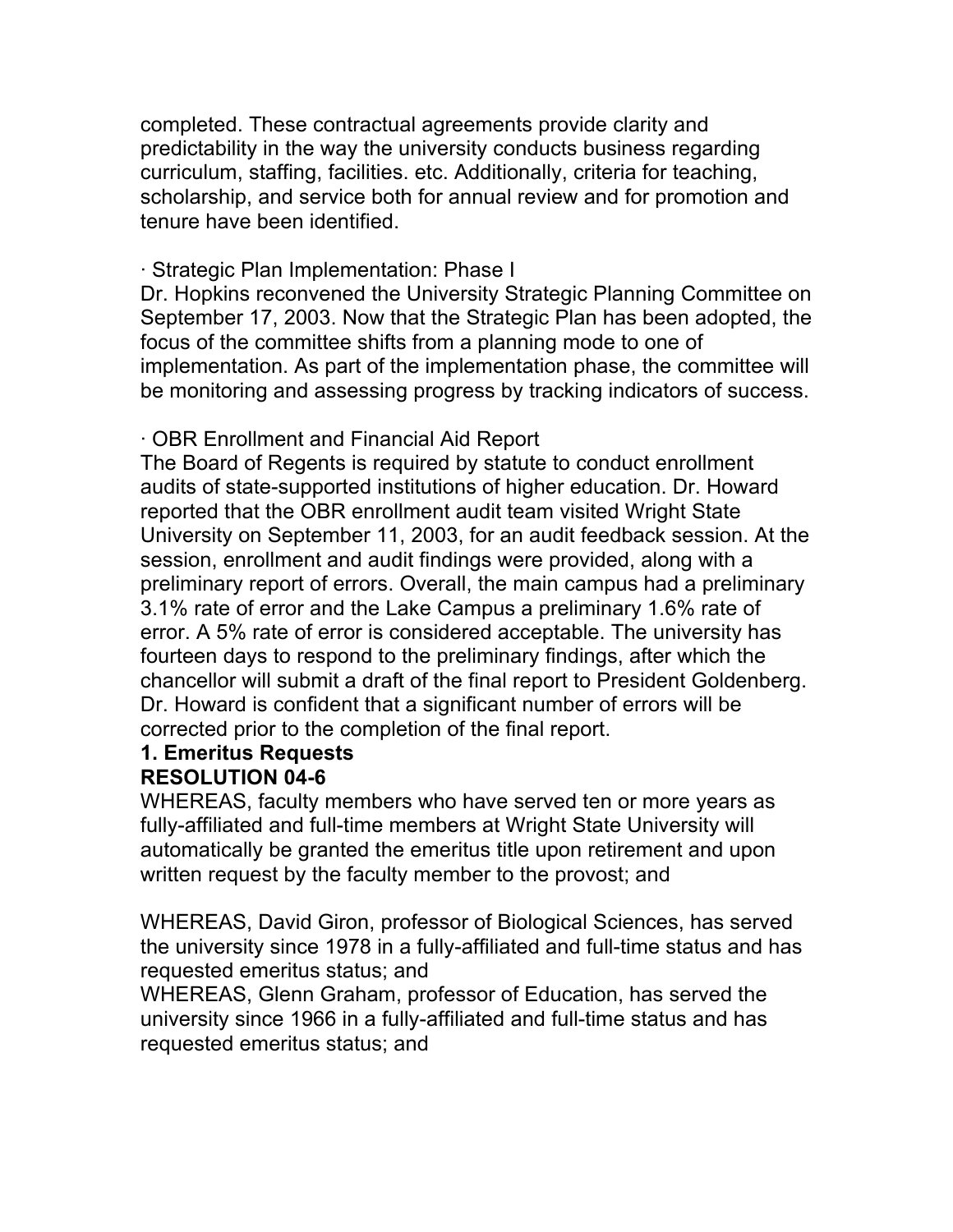WHEREAS, Byron Kulander, professor of Geological Sciences, has served the university since 1979 in a fully-affiliated and full-time status and has requested emeritus status; and

 WHEREAS, David Leach, associate professor of Art and Art History, has served the university since 1973 in a fully-affiliated and full-time status and has requested emeritus status; and

 WHEREAS, Kenton Strickland, associate professor of Geological Sciences at Lake Campus, has served the university since 1969 in a fully-affiliated and full-time status and has requested emeritus status; and

 WHEREAS, Paul Wolfe, professor of Geological Sciences, has served the university since 1969 in a fully-affiliated and full-time status and has requested emeritus status; therefore be it

 RESOLVED that the requests for emeritus status for the aforementioned faculty members, as submitted to this meeting be, and the same hereby are endorsed.

 Ms. Foster moved for adoption. Mr. Graber seconded, and the motion was unanimously ratified by voice vote.

#### **B. Advancement Committee**

 Mr. Graber, chair, reported on the Advancement Committee meeting of September 19, 2003.

· Campaign Status Report

 Mrs. Marcia Muller called the committee's attention to the Campaign Commitment Report through August 29, 2003, noting that the \$40 million goal has been exceeded and is nearing \$43 million. Mrs. Muller also commented on the Gift Range Table, noting that original targets have proved to be an accurate reflection of commitments received. Mrs. Muller highlighted some of the major gifts that have been recently received along with other gifts that are nearing closure.

 Mr. Robert Copeland, assistant vice president for Development, addressed the committee about the major gift initiatives currently underway in the colleges and in the corporate sector.

 Ms. Susan Smith reported that alumni giving percentages are up and made a gift since the Campaign began. that campaign solicitations continue. Over 14% of WSU alumni have

 Ms. Nan-c Moss described the Campaign's Family Phase, which will student design competition will be announced. The official kick-off will include the solicitation of parents, faculty, staff, retirees and students. At the October 3rd Homecoming event, the unveiling of Rowdy for a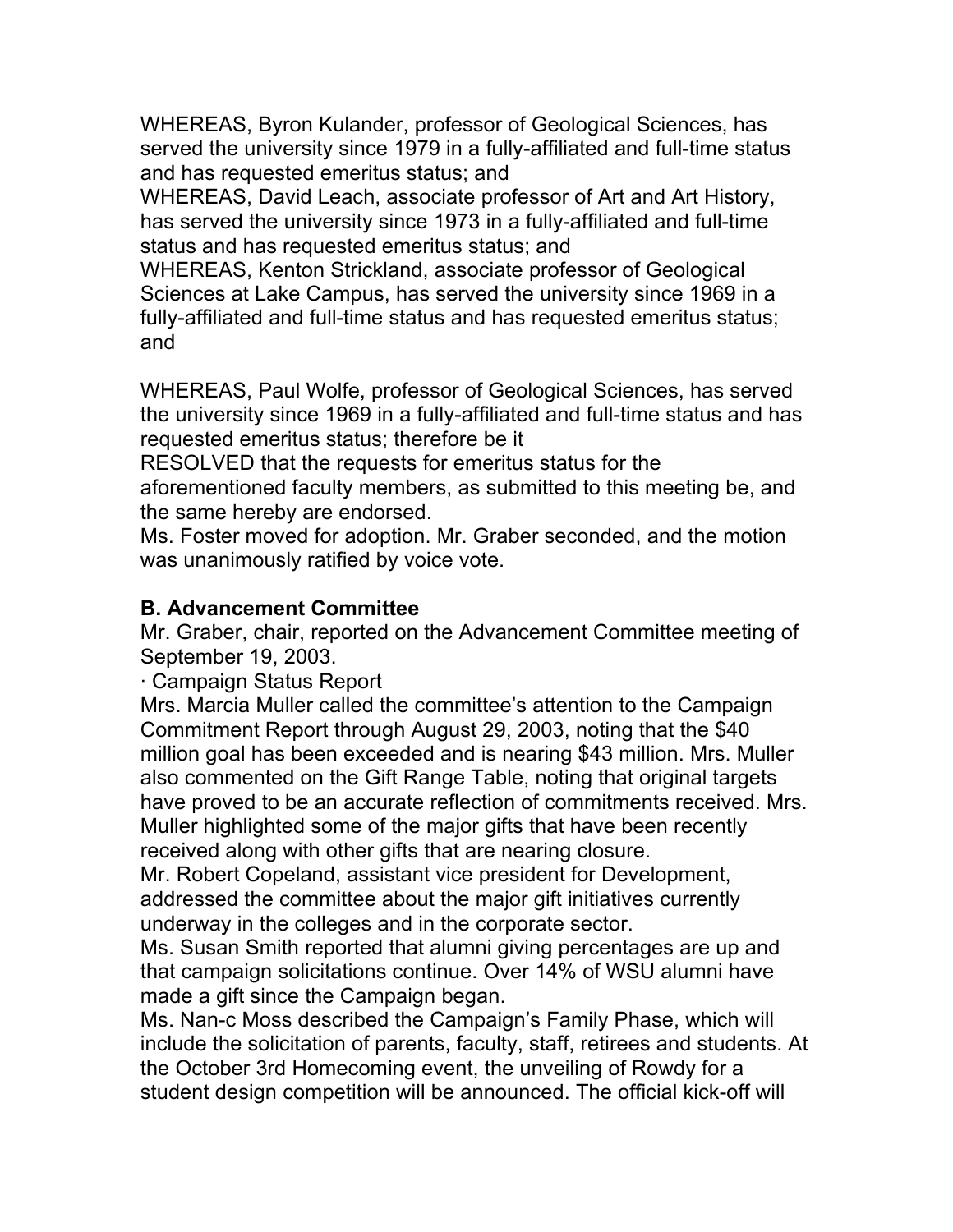be in January at Parents Weekend. The goal for the Family Phase is \$2 million.

#### · Alumni Association Update

 Mr. Ron Amos summarized recent events, including the legislative Alumni Association is working to bring more alumni back to campus for various academic and athletic events. advocacy software package that enabled alumni to send letters to their respective representatives addressing the funding of education. The

 Membership continues to be a high priority for the Association. Alumni speaking to the groups. The alumni will be urged to become Alumni Association members and get more involved. luncheons are planned at local corporations this year, with deans

 was a success. This year's event raised more money than ever, thanks The Alumni Association's Legacy Scholarship Golf outing in September to golf outing chair, Mr. Mike Malone.

· Divisional Priorities for FY 2003-2004

 Mrs. Muller stated that the recent divisional retreat focused on strategic plan. The six areas of primary focus include general marketing alumni engagement and giving; campaign wrap up; and maintaining advancement priorities and how they relate to the university-wide and visibility; out-of-area enrollment marketing (in partnership with other units); fundraising for scholarships and for endowed faculty positions; post campaign momentum.

 Mr. Amos remarked that corporate donors appreciate feedback on the impact their gifts have had. He recommended the division make every effort to provide such feedback to all donors.

· Fall Calendar of Advancement Activities

 Mrs. Muller briefly described upcoming events that are Advancementoriented.

 Mr. Michael Adams thanked the division for all their hard work in achieving and exceeding the Campaign goal.

### **C. Building and Grounds Committee**

 Ms. Langdon reported on the Building and Grounds Committee meeting of September 19, 2003.

## **1. Six Year Capital Plan**

#### **RESOLUTION 04-7**

 RESOLVED that the Capital Improvements Plan for the period 2005- 2010 as submitted to this meeting be and the same hereby is approved.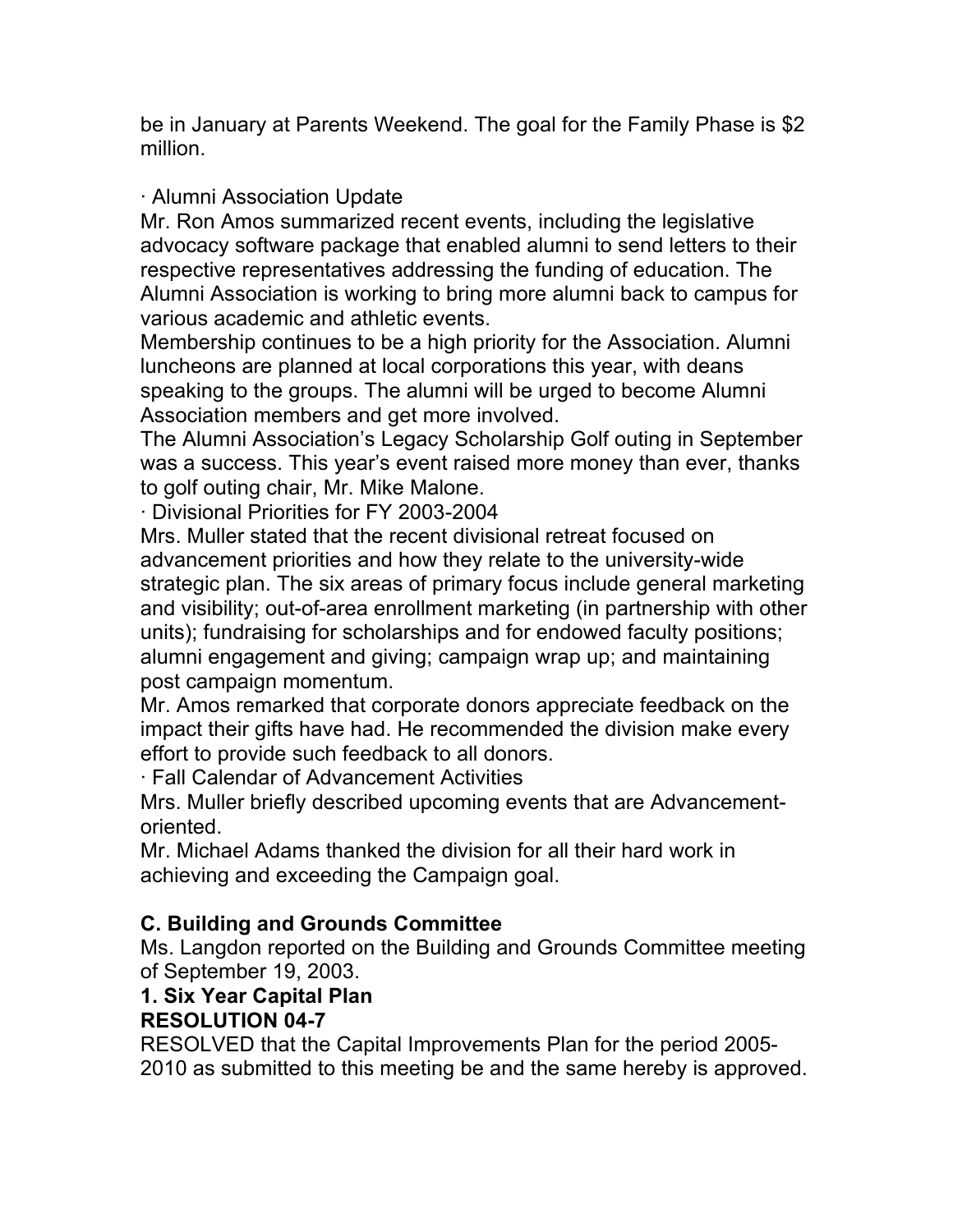Ms. Langdon moved for adoption. Mr. Graber seconded, and the motion was unanimously ratified by roll call vote.

· 69 KV Substation

 Ms. Vicky Davidson informed the committee that the substation has university is now paying for electricity at a lower rate. been successfully entered into service. The project is complete and the

· Construction Projects Status Report

 Ms. Davidson presented an update of the construction projects. Mr. Matt Diggs asked about the process for the Science Lab Renovation project. Ms. Davidson explained that there is a steering committee comprised of two representatives from the School of Medicine, three members from Facilities Planning and Management and the selected departments involved; the deans from School of Medicine and College strategic goals. In April, BHDP will present to the university three different scenarios for the project including scope definitions, costs, and representatives from the College of Science and Mathematics, two lab planning firm of BHDP. BHDP will gather information from the of Science and Mathematics will prioritize areas of need to support phasing impacts of each option.

 enrollment growth will be included in the planning exercise. Ms. Davidson responded that the university should provide direction to the Mr. Diggs inquired as to whether additional space to accommodate planners about which areas/colleges have anticipated growth.

### **D. Finance and Audit Committee**

 Ms. Langdon, chair reported on the committee meeting of September 19, 2003. The following topics were discussed:

 FY2003 audit done by PricewaterhouseCoopers. Mr. Stover stated that draft financial statements were right on target and consistent with the conditions to report to the committee. Mr. Stover commended the university for its cooperation with the audit process. Ms. Deters over the next couple of years due to GASB's 39 and 40 going into · Mr. Rick Stover and Ms. Teri Deters reviewed the results of the results of the audit. There were no material weaknesses or reportable explained that there would be changes made to the financial statements effect.

 committee. This was the second year for GASB 34/35 reporting. Because this is the second year for this kind of reporting, there is now · Mr. Jeff Ulliman reviewed the draft financial statements with the comparable data from FY2002 and FY2003. Mr. Ulliman pointed out that the university did have a favorable year in 2003. He also pointed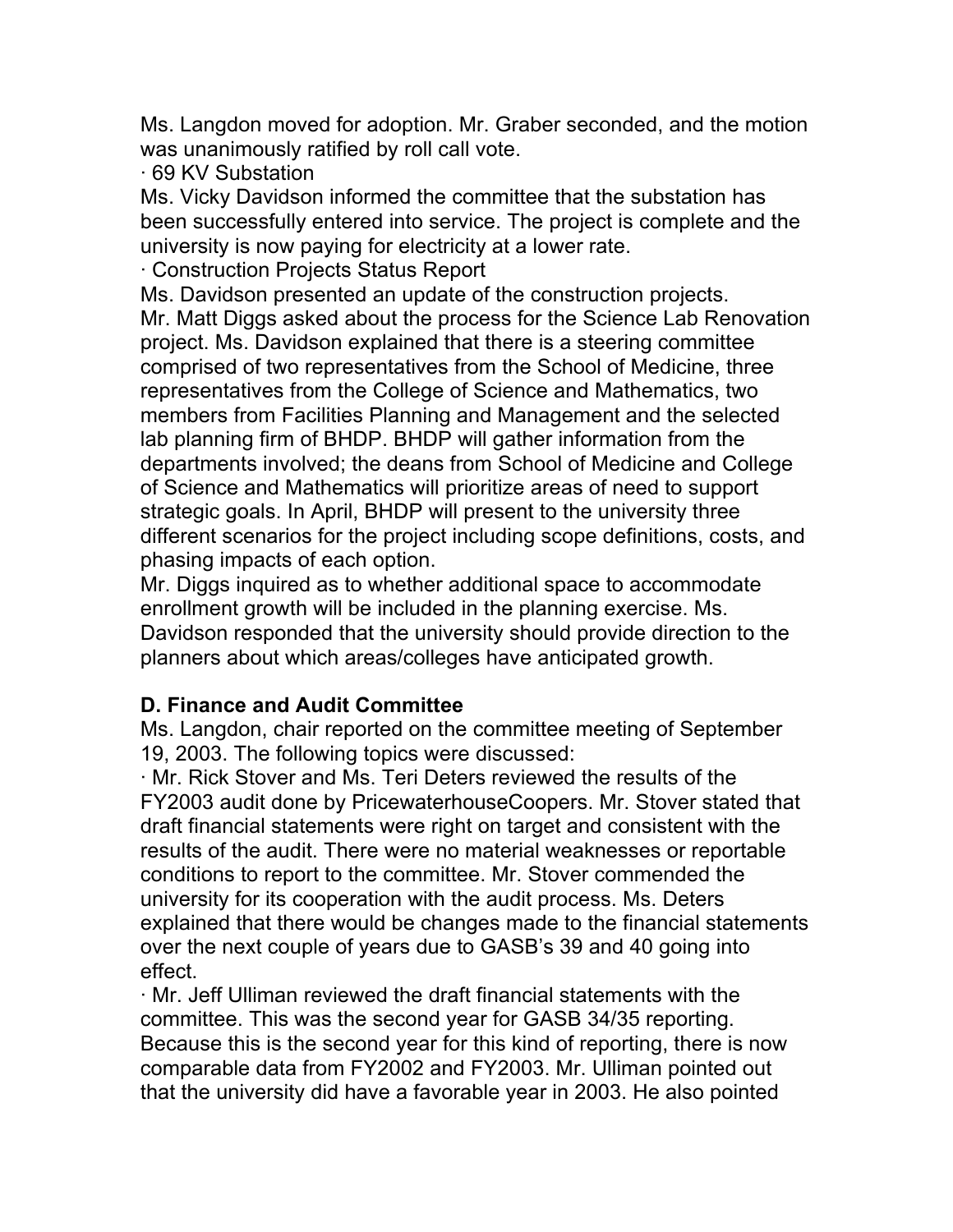out that the change in the revenues and expenses for auxiliary services was due to a major change in the structure of the contract with the university's food service provider.

 purchase of the new Enterprise Resource Planning system. This has · Dr. Filipic shared information with committee regarding the upcoming been a long process which included the formation of a selection committee, subject area teams from across campus, and the university entering into the competitive bidding process.

#### **1. Approval of Contracts over \$500,000 RESOLUTION 04-8**

 WHEREAS, in order for the university to conduct business on a day-to- day basis, and provide products and services in a timely manner, routine purchases must be made; and

 WHEREAS, occasionally these expenditures exceed \$500,000; therefore be it

 RESOLVED that authorization is granted for the following contract as Ms. Langdon moved for approval. General Lyles seconded, and the motion was unanimously approved by roll call vote. submitted to this meeting be, and the same hereby is approved.

| <b>Vendor</b>                   | <b>Description of Service</b>   | <b>Contract</b><br>Amount | Term of<br><b>Contract</b> |
|---------------------------------|---------------------------------|---------------------------|----------------------------|
| SODEXHO, INC.                   | REIMBURSABLE MANAGEMENT<br>FFF. | \$5,000,000               | $7/01/03 -$<br>6/30/04     |
| <b>SCT</b><br><b>ENTERPRISE</b> | <b>RESOURCE PLANNING SYSTEM</b> | \$15,000,000              | $10/1/03 -$<br>9/30/07     |

· Mr. Ulliman reviewed the university's expenditures \$250,000-

\$499,999. No action by the committee was required.

· Dr. Filipic presented his vice president's report. Some highlights are as follows:

 • Dr. Filipic shared with the group a copy of the Wirthlin report Mr. Diggs stated that he would like to see a market study that decide to attend Wright State or not attend Wright State. He regarding the market study for the Health and Wellness center. asks more questions of the students such as what makes them encouraged the university administration to look at projects in the perspective of a big strategic picture.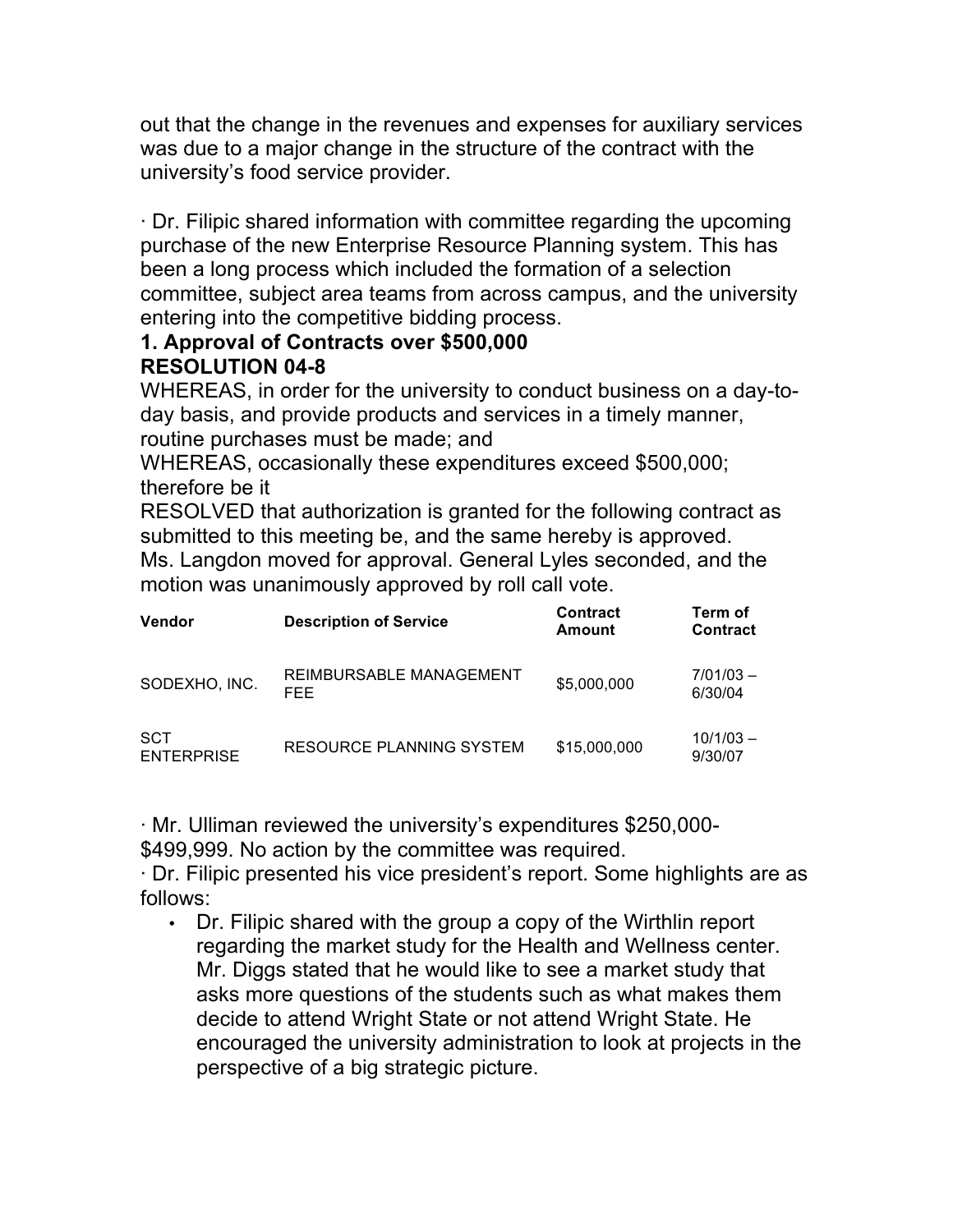- Dr. Filipic shared with the group a chart that outlines where Wright State's tuition falls in comparison to other Ohio Institutions.
- Dr. Filipic announced that he will be working with Dr. Goldenberg on the Governor's Commission for Higher Education and the Economy. He wanted to make the Board aware that some of the suggestions made to this group include more centralization of Ohio higher education including consolidation into regional universities and allow the Board of Regents to become a governing board.
- Dr. Filipic will also be serving on the Governor's Task Force for K-12 funding.
- The university is currently working with Marsh on a new Emergency Response Plan.
- The university completed a Classified Compensation Market Study.
- The university received investment advice to move its separately managed high-yield bonds that are managed by Seix into Seix's high-yield mutual fund. The university also received investment advice to move its large cap equity investments from a separately managed fund to an enhanced index mutual fund.
- The university recently participated in an enrollment audit done by the Board of Regents.
- The university entered into a new custodial contract that will save approximately \$300,000 a year.
- A recent report out of Congress, titled the College Cost Crisis, states that universities should not be able to increase prices simply because subsidy falls. There is a prospect for federal price controls for higher education. Dr. Filipic will continue to monitor this issue.

### **E. Student Affairs Committee**

 Ms. Langdon reported on the committee meeting of September 19, 2003.

#### • **Vice-President's Report**

 Dr. Dan Abrahamowicz provided an enrollment update. Numbers for new freshmen, direct from high school, are up 6.71% and transfers are up 2.1%. A total of 60% of the freshmen are residing in campus housing.

The number of valedictorians and salutatorians who entered the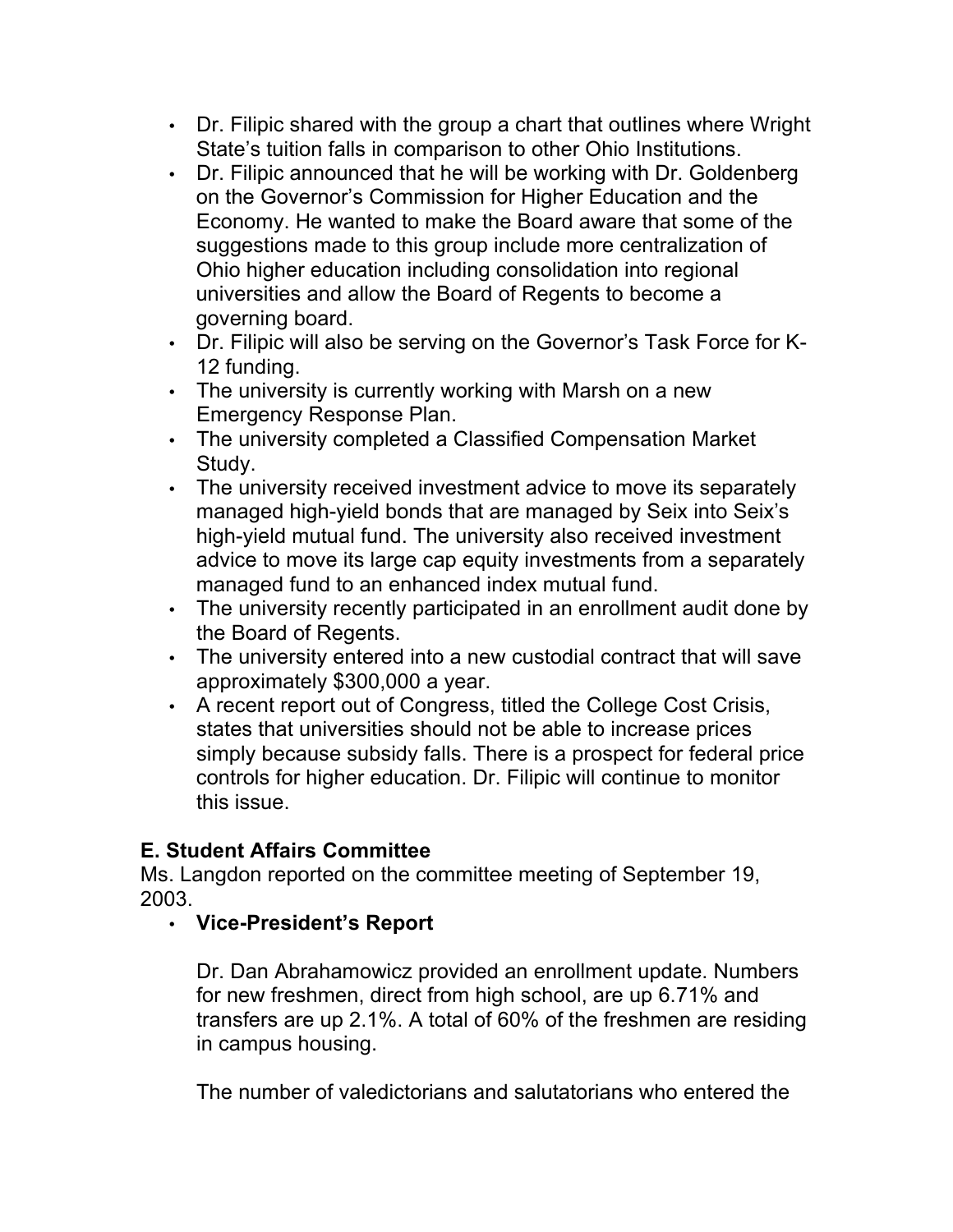university this fall remained the same as last year at 103.

 Other student profile data of the entering class includes the are local residents from Montgomery, Greene, Clark and Miami counties. A total of 2,180 full-time degree seeking, direct from following: average high school GPA is 3.08; average class rank is the top third; average ACT composite is 21. Approximately 43% high school students enrolled for classes this fall. This compares to the 1991 total of 1,976.

 Dr. Abrahamowicz also reported that the Student Union will be College Unions International (ACUI) Bulletin. The Union Market Post-Secondary School Educational Interiors Showcase by featured in the November 2003 issue of the Association of renovation project was named the winner of the 2003 Overall American School and University.

#### • **Student Government Update:**

 Ms. Denada Sharra, vice president of Student Government, Appointments for various university committees are underway, reported on SG's efforts to encourage student participation in campus activities, including a planned Homecoming parade. and a training retreat is scheduled.

 Mr. Lucas Beagle, president of Student Government, expressed SG's plan to create new campus traditions, including an annual softball tournament that will precede Homecoming festivities.

• **Faculty Senate Representative Report:** 

 Dr. Margaret Clark-Graham reviewed items discussed at last year's Student Affairs Committee of the Faculty Senate, including bookstore pricing and the judicial process for academic integrity violations. This year's first meeting will be on September 30th.

#### • **Orientation/Updates:**

 Mr. Dan Bertsos, director of Residence Services, reported that housing applications from direct from high school students 80% to 85%, resulting in the largest demand ever for campus increased 10.6% from last year. The total yield increased from housing.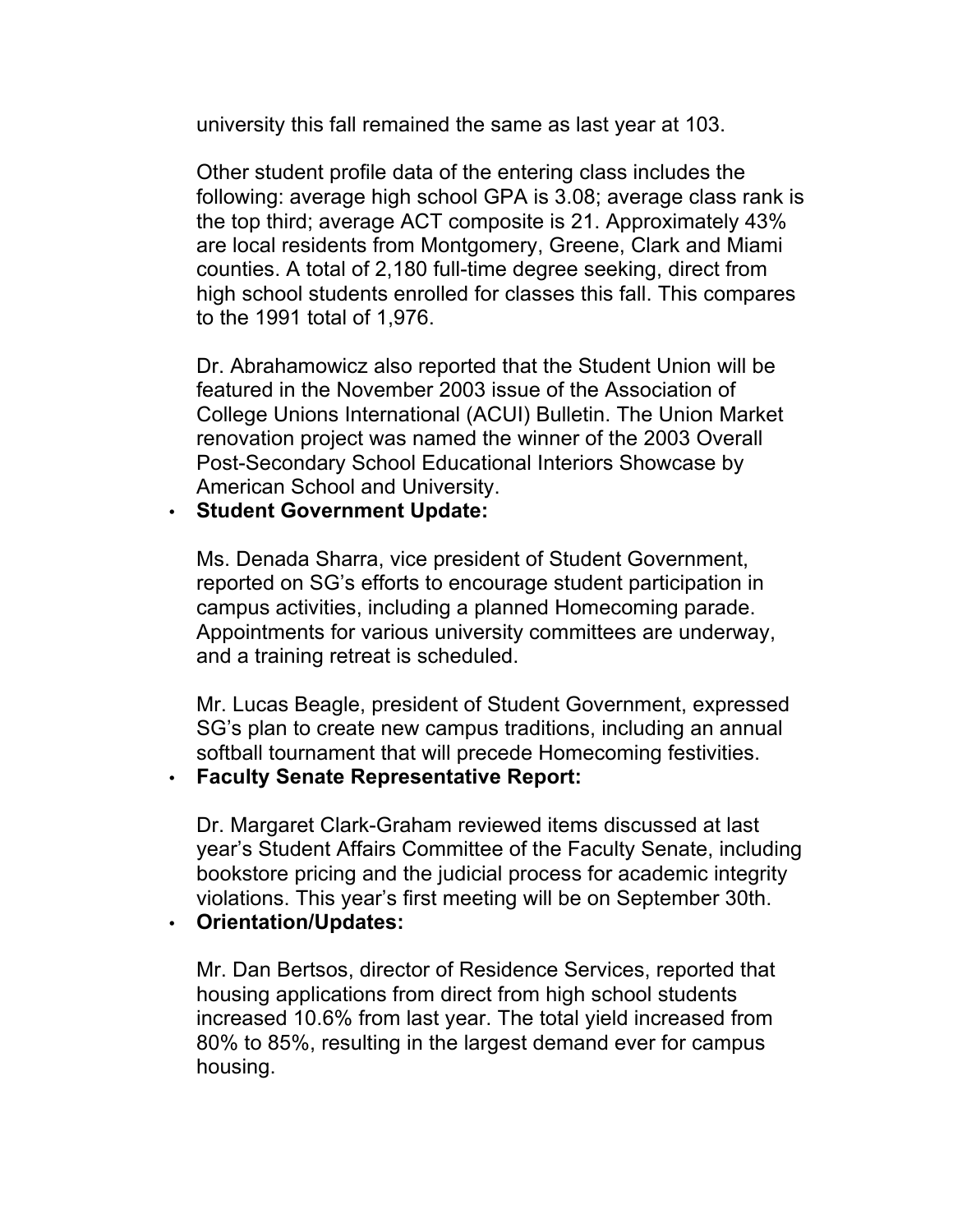Mr. Bertsos also summarized the safety, structural and functional components of the Forest Lane Apartments renovation project. WSU is the only Ohio university that has sprinkler systems in 100% of its residential facilities. In the Honors Community, a space is now available for student organization and special event fitness room has been opened, and additional programming use.

 Ms. Kathy Morris, assistant vice president, reviewed highlights at the Nutter Center. from the first annual First Weekend. The program included social and educational activities to welcome first year students, and was a collaborative effort between academic affairs and student affairs. The weekend culminated with Freshman Convocation held

#### • **Potential Policy Issues:**

 Dr. Mike Cusack, athletic director, provided a brief history of the NCAA's accreditation process and outlined the areas in which all Division I institutions are reviewed for compliance, including: governance, academic integrity, fiscal integrity and equity, welfare and sportsmanship. WSU opted to complete its recently submitted self-study sooner than the mandatory ten-year cycle, and will host NCAA representatives during a campus visit on November 3 – 4. or not approved. Dr. Cusack applauded the efforts of the various The review committee will then recommend whether the institution's accreditation is approved, approved with conditions, university constituents that contributed to the detailed process, including members of the board of trustees, senior administration, faculty, staff and students.

#### **F. Student Trustees' Report**

- • Mr. Alex Wenning extended a warm, personal welcome to WSU's new Student Trustee, Ms. Hiloni Bhavsar. He looks forward to working closely with her over the course of the next year in the pursuit to represent the students of Wright State as best they can. Also, he welcomed our other newest Trustee members, General Lester Lyles and Mr. Robert Nevin.
- • Fall Quarter classes began on Monday, September 8. Students and instructors alike are still adjusting to the new time grid, which accommodated for the change in most classes from three credit hours to four credit hours; however, the extra contact hours in the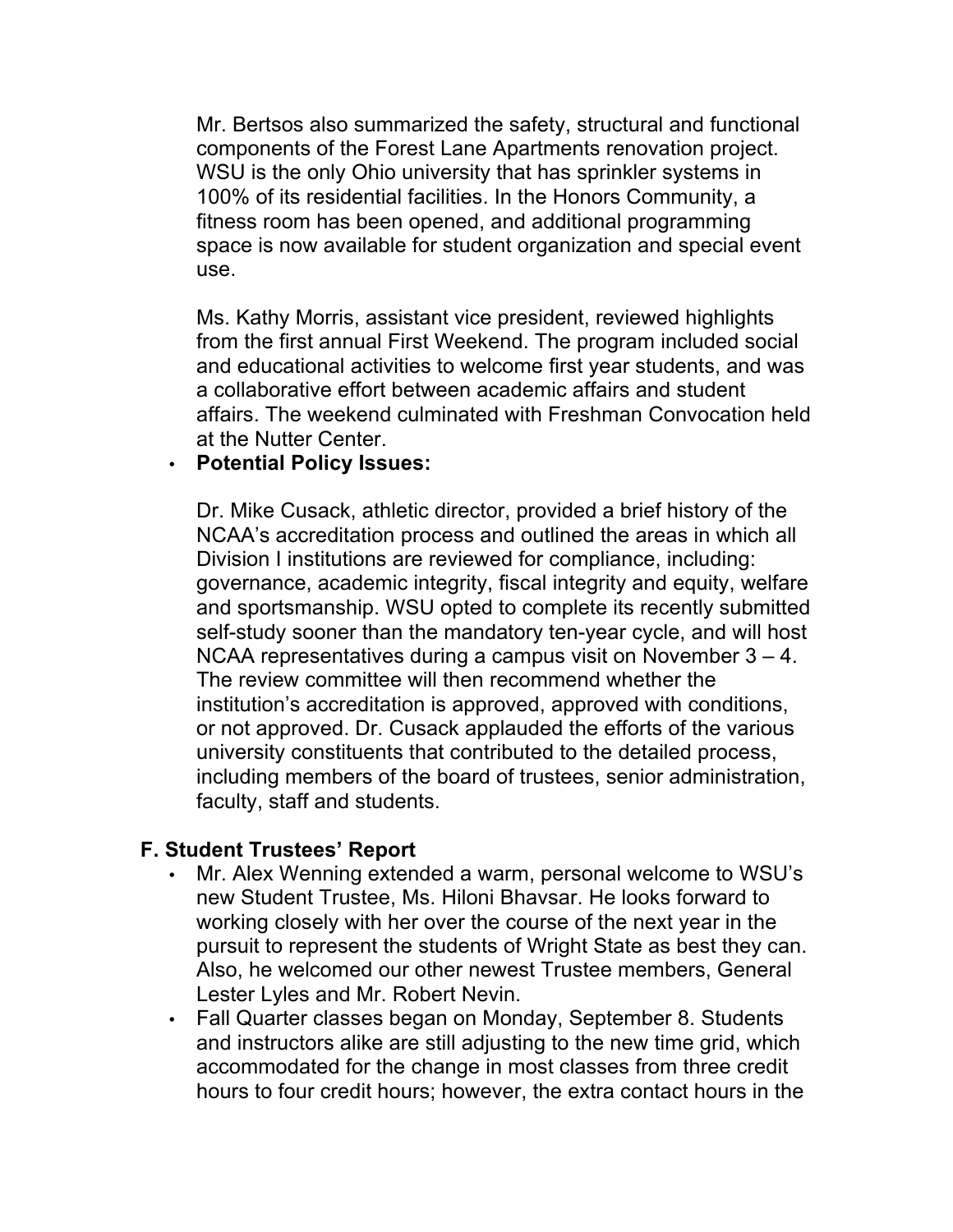classroom allow for additional learning experiences, many of which are often more interactive and more innovative than in the past.

- • He reported that Mr. Lucas Beagle and Ms. Denada Sharra, Student Government president and vice president, continue to proactively work on their platform, rallying the support of Student Government and other students to continue the spirit of Government meetings to remain well informed. excellence at Wright State. Mr. Wenning attends many Student
- • Wright State began a new tradition this year for first year students with the introduction of "First Weekend," which consisted of a weekend of activities from Friday, September 5, through Sunday, September 7, designed to ease the adjustment of new students to college. First year students were placed in small groups, guided by Peer Leaders, who were Wright State students, during First Weekend activities. A sample of events included a comedian show, a "First Year 2003" group photo, a book discussion of the common text Nickel and Dimed, a hypnotist show, and, of course, lots of opportunities for free food!
- author of Nickel and Dimed, were the featured speakers for the members of the Wright State Community. Special thanks to Dr. Lillie Howard, vice president for Curriculum and Instruction and coordinator, and all of the many people who worked tirelessly, and, at times endlessly, to make "First Weekend 2003" such a • The weekend's activities concluded with Freshman Convocation, in which President Goldenberg and Dr. Barbara Ehrenreich, formal assembly of Wright State University to welcome the newest dean of University College, Pamela Wallace-Stroble, coordinator for First Year Experience, Doug Saul, Learning Communities success.

#### **G. Faculty President's Report**

- • Dr. Jack Dustin reviewed some of the things that the Faculty Senate has been working on and things that they will deal with this year.
- Colleges and Schools is underway. The Faculty Senate amended Committee (UGEC). Senate Executive Committee will take up the • Preparation for reaccredidation by North Central Association of the Senate document creating the University General Education task of appointing faculty members to the committee on October 6.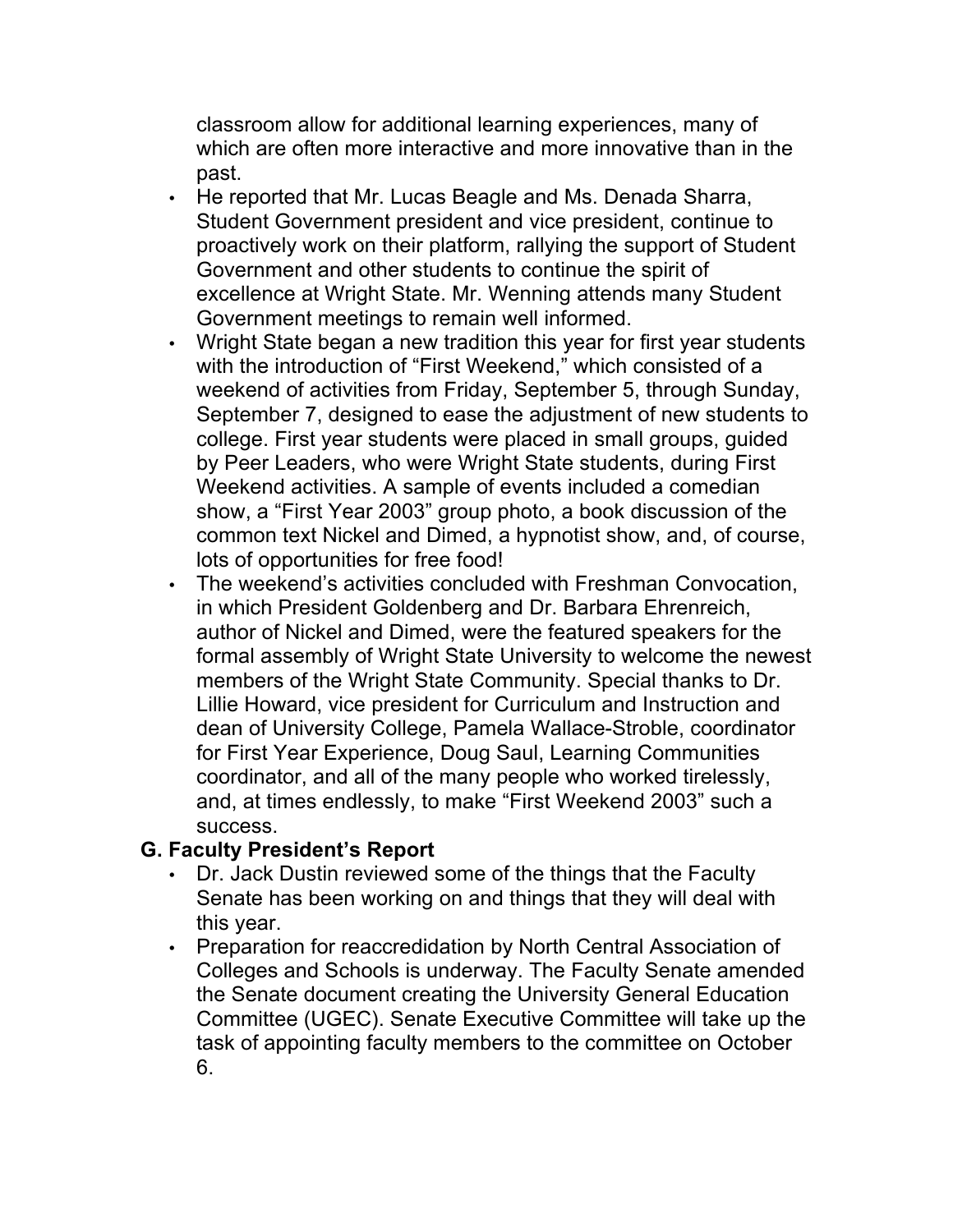- • The Senate Executive Committee will conduct a survey of faculty on key issues. The Senate's Building and Grounds is conducting a survey of faculty regarding classrooms.
- The Senate is debating a recommendation changing the drop date.
- The Senate organized a campus wide forum to discuss the new information system. Student government, classified and unclassified staff were invited.
- • We have reviewed Senate processes to increase deliberation. Monday's Senate meeting reflected this change when we discussed the drop date and course evaluation proposed by Student Government.

### **XI. PRESENTATION AND POLICY DISCUSSIONS**

Dr. Michele Wheatly

Dean, College of Science and Mathematics

Interdisciplinary Programs that Cross Traditional Boundaries (Bioinformatics and Science Education)

 Dr. Kim Goldenberg introduced Dr. Michele Wheatly, Dean, College of Science and Mathematics.

- • Dr. Wheatly introduced the presentation team: Dr. Steven Berberich, School of Medicine and College of Science and Mathematics; Dr. Dan Krane, College of Science and Mathematics; and, Dr. Michael Raymer, College of Engineering and Computer Science.
- between COSM, CECS and SOM that are positioning Wright areas of teaching, research and commercialization. • Today's presentation to the Board was examples of collaborations State as a leader in bioinformatics regionally and nationally in
- • Bioinformatics is the use of computers in solving problems in life sciences. It involves creation of extensive electronic databases (e.g. genomes, protein structures). It also involves using techniques such as modeling and statistical analysis to understand the biologic system.

## **XII. UNFINISHED BUSINESS**

None

### **XIII. NEW BUSINESS**

 1. Next Board Meeting - Executive Session, November 20, 2003 Public Session, November 21, 2003